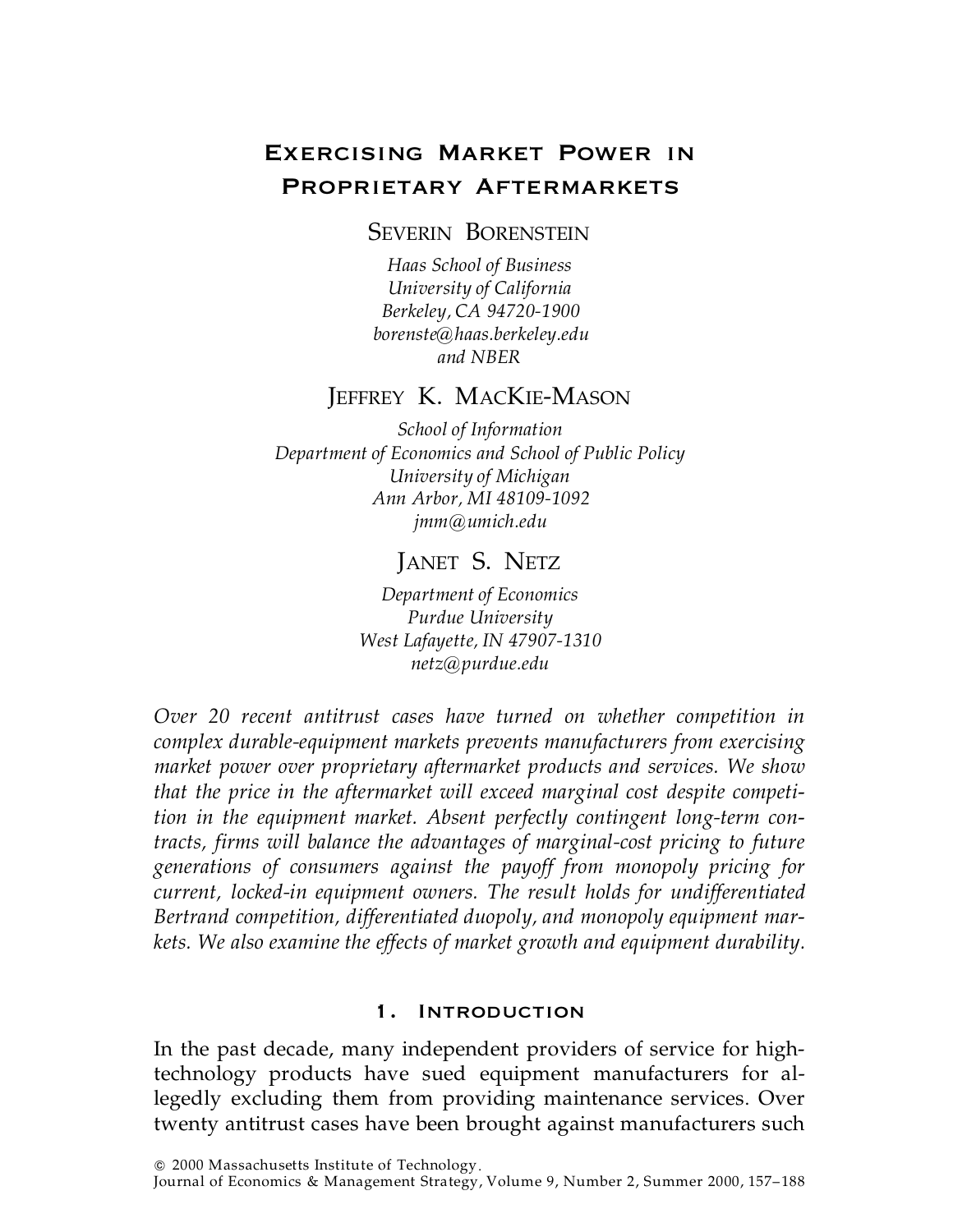as Kodak, Prime Computer, Data General, Northern Telecom, Picker, Unisys, Xerox, Rolm, Hewlett-Packard, EDS, General Electric, and Siemens.<sup>1</sup> The common feature in these cases is that the defendants manufacture complex durable equipment for which customers de-<br>mand service, support, parts, and/or upgrades for many years after mand service, support, parts, and/or upgrades for many years after<br>the initial sale. The economic interaction between the original equipment market and aftermarkets is central to the analysis.

Most of the cases have a similar plot. The manufacturer sells one brand of complex equipment in a market that is fairly competitive  $(e.g., the market for minicomputers)$ . In addition, the manufacturer sells aftermarket products to customers who purchased the original equipment. Examples of aftermarket products include hardware maintenance contracts, spare parts, and software upgrades. Due to proprietary rights, the original manufacturer is often the exclusive seller of at least one aftermarket product, such as replacement parts or upgrades to the operating-system software. Plaintiffs charge that the manufacturer exploits its aftermarket position in violation of antitrust laws, typically by tying the purchase of an aftermarket product that is also available from the plaintiffs (usually service) to the manufacturer's proprietary good, that is, by leveraging a monopoly over parts into a monopoly over service.

Once a customer purchases a particular brand of complex, durable equipment, she is likely to be ''locked in'' to that manufacturer to some extent. There are often significant costs of switching to another brand: retraining, sunk investments in custom software, capital losses on the sale of the used equipment, etc. It would seem that these switching costs could provide the manufacturer with room to collect some monopoly rents by raising aftermarket prices above cost. <sup>2</sup> However, a manufacturer that exploits locked-in customers with high aftermarket prices might make its equipment less attractive when it competes with other manufacturers.

The question we address is fundamental: does substantial competition in the durable-equipment market *necessarily* discipline manufacturers so that they will not exercise market power in the aftermarket? This has been the central claim in the many antitrust cases cited, supported by expert testimony from a number of indus-

<sup>1</sup>. Each of the authors has advised parties to aftermarket antitrust cases.

<sup>2</sup>. A number of papers demonstrate how the presence of switching costs can endow a firm with market power after consumers make their initial choice. See, e.g., Klemperer (1987) and Farrell and Shapiro (1987). Well-known examples include computers with proprietary operating software and printer toner cartridges for laser and inkjet printers.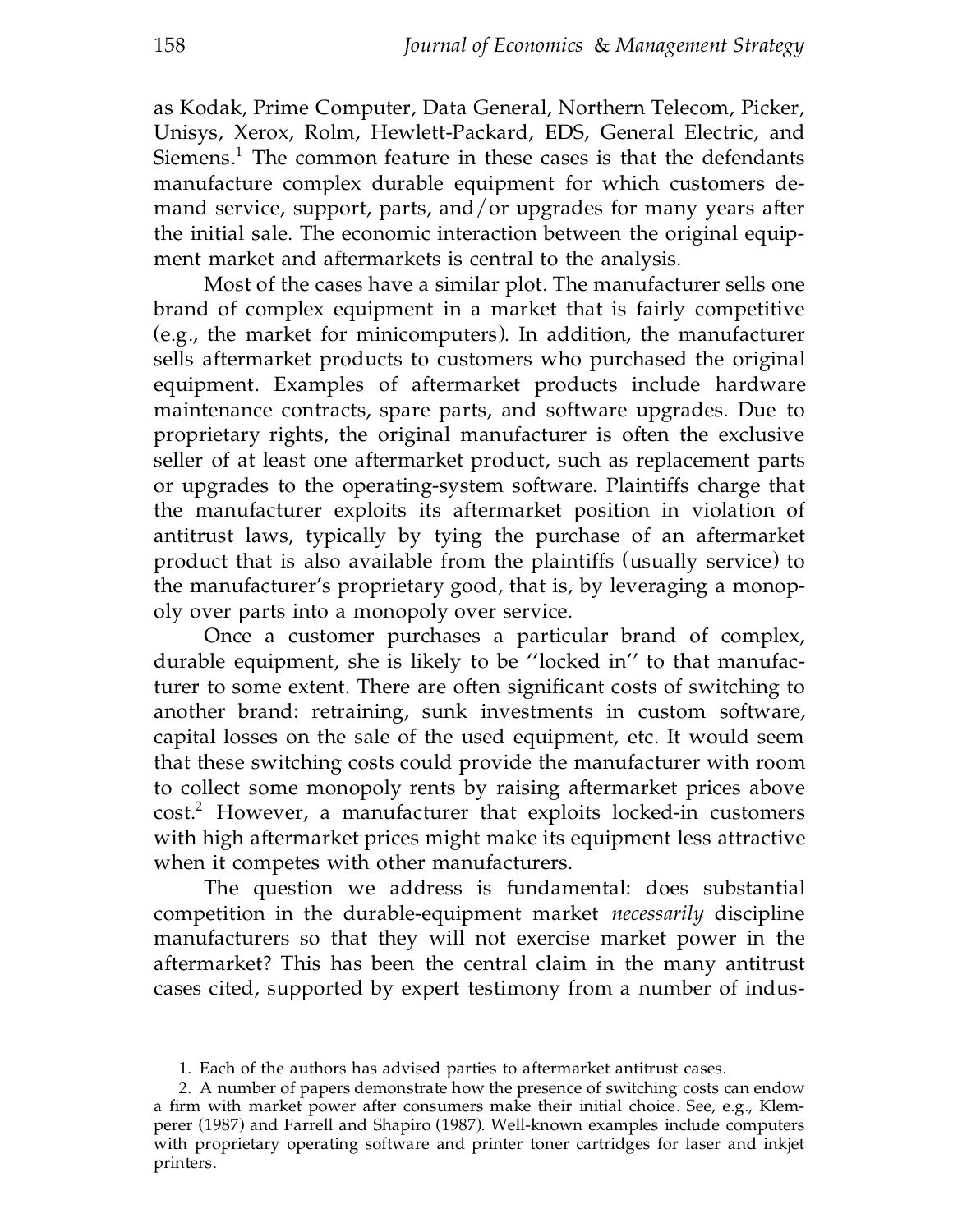trial organization economists. <sup>3</sup> Although there is a recent flurry of articles concerning aftermarket market power, none provide a formal answer to this basic question. $^4$  In this paper, we show that equipment competition will *not* prevent firms from charging supracompetitive prices in their proprietary aftermarkets; the incentive to exercise at least some degree of market power in the aftermarket is unambiguous.

Of course, this is not the only issue in the antitrust cases we have cited, and we are not taking a position with regard to any specific allegations of aftermarket monopolization. Shapiro (1995) has wisely noted that the social welfare costs of some aftermarket inefficiencies may be small, and of course there are costs to fashioning a policy remedy. Chen and Ross (1993) have shown that even when the equipment market is monopolized, the welfare consequences of some types of aftermarket exploitation are ambiguous. Our objective is to focus attention on the use of aftermarket strategies by durable-goods manufacturers. As a theoretical matter, the assertion that a competitive equipment market prevents a firm from exercising market power in the aftermarket is wrong. As a policy issue, we believe the discussion should focus on the facts of each case and on an assessment of how much harm will occur in each particular situation.

In Section 2 we review the recent legal history, emphasizing how the central economic question has emerged from important fact contexts. In particular, we discuss the role of lock-in and reputational effects. We develop a differentiated Bertrand duopoly model in Section 3 to address the incentive to exercise market power in the aftermarket and its effect on welfare. This model not only approaches perfect competition in the equipment market as the degree of differentiation approaches zero, but it also allows for the existence of some economic profits, which we argue as necessary in order to study how reputation might affect the incentives to exploit aftermarkets. We find that a reputation for low aftermarket prices does have value and that firms will therefore price the aftermarket product below its monopoly level. However, we also find that firms always price above cost for the aftermarket product.

3. For example, Kodak argued before the Supreme Court that this proposition must hold as a matter of theory: ''even if it concedes monopoly *share* of the relevant parts market, it cannot actually exercise the necessary market *power* for a Sherman Act violation ... equipment competition precludes any finding of monopoly power in the derivative aftermarkets" | Kodak, 112 S. Ct. 2072 (1992) at 2081-2182, emphasis in original.

4. See, e.g., Borenstein et al. (1995), Chen and Ross (1993, 1999), and Shapiro (1995).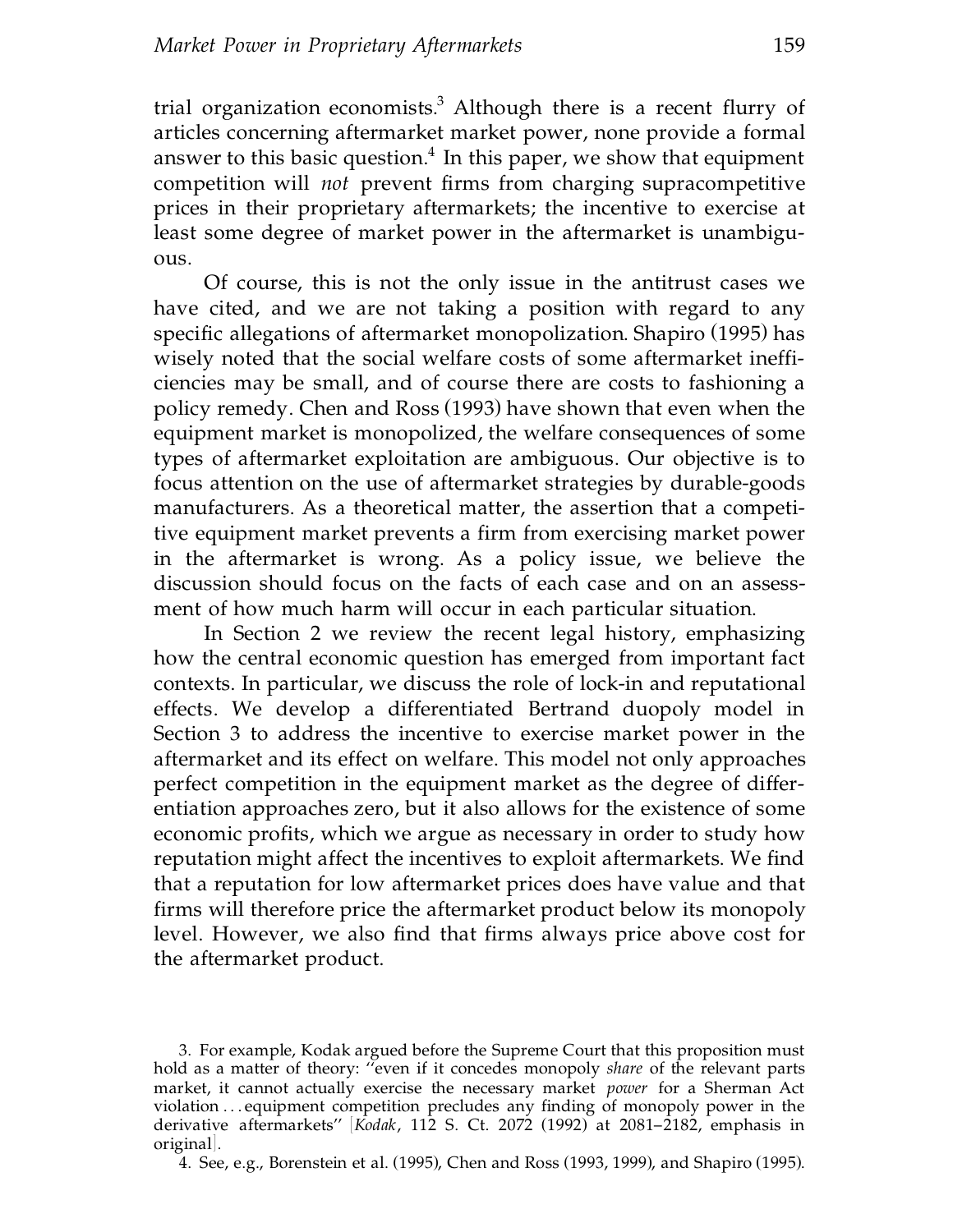Assertions that equipment market competition will necessarily discipline aftermarket behavior tend to refer to the equipment market as ''highly'' competitive. Therefore, within the context of our differentiated duopoly, we examine two issues. First, we consider the effects on the aftermarket price as the degree of differentiation between the two firms approaches zero, so that we approach standard Bertrand competition. We continue to find that service price remains higher than cost.<sup>5</sup> Then, we consider how the option to scrap used equipment and buy new rather than purchase aftermarket service affects the aftermarket price. We show that if the option to scrap and buy new is binding on the margin, the aftermarket price is increasing in the firm's degree of equipment market power. These results emphasize our main point for antitrust analysis: the exercise of aftermarket market power is not ruled out by ''highly competitive'' equipment markets, but is a matter of degree. Rather than merely assume that aftermarket market power is nonexistent or is significant as a matter of theory, some degree of factual inquiry into the market conditions is appropriate.

We extend the analysis in Section 4 by studying the aftermarket pricing behavior of an equipment monopolist. The fundamental result is the same: we show that the aftermarket price is bounded away from marginal cost, but also is not at the full monopoly aftermarket level. We also show that the monopolist charges *less* in the aftermarket than does a duopolist, at least in our spatial competition model. We argue that this result has an intuitive explanation: the monopolist can extract a larger share of the surplus created when it lowers the aftermarket price (by raising the equipment price) than can a duopolist, so the monopolist has a stronger incentive to keep the aftermarket price down.

We conclude in Section 5 by summarizing our findings and discussing some other incentives to monopolize aftermarkets—some of which may benefit and others of which may harm consumers—that are not modeled here.

5. Alternatively, in the appendix, available at www.umich.edu/ $\sim$  jmm/papers/ aftmkt-appendix.pdf, we develop a model of a perfectly competitive equipment market in which each equipment firm monopolizes its service market. We find once again that service price will be above cost. Competition in the equipment market causes firms to make zero profits overall, but a welfare loss occurs due to an aftermarket price above cost.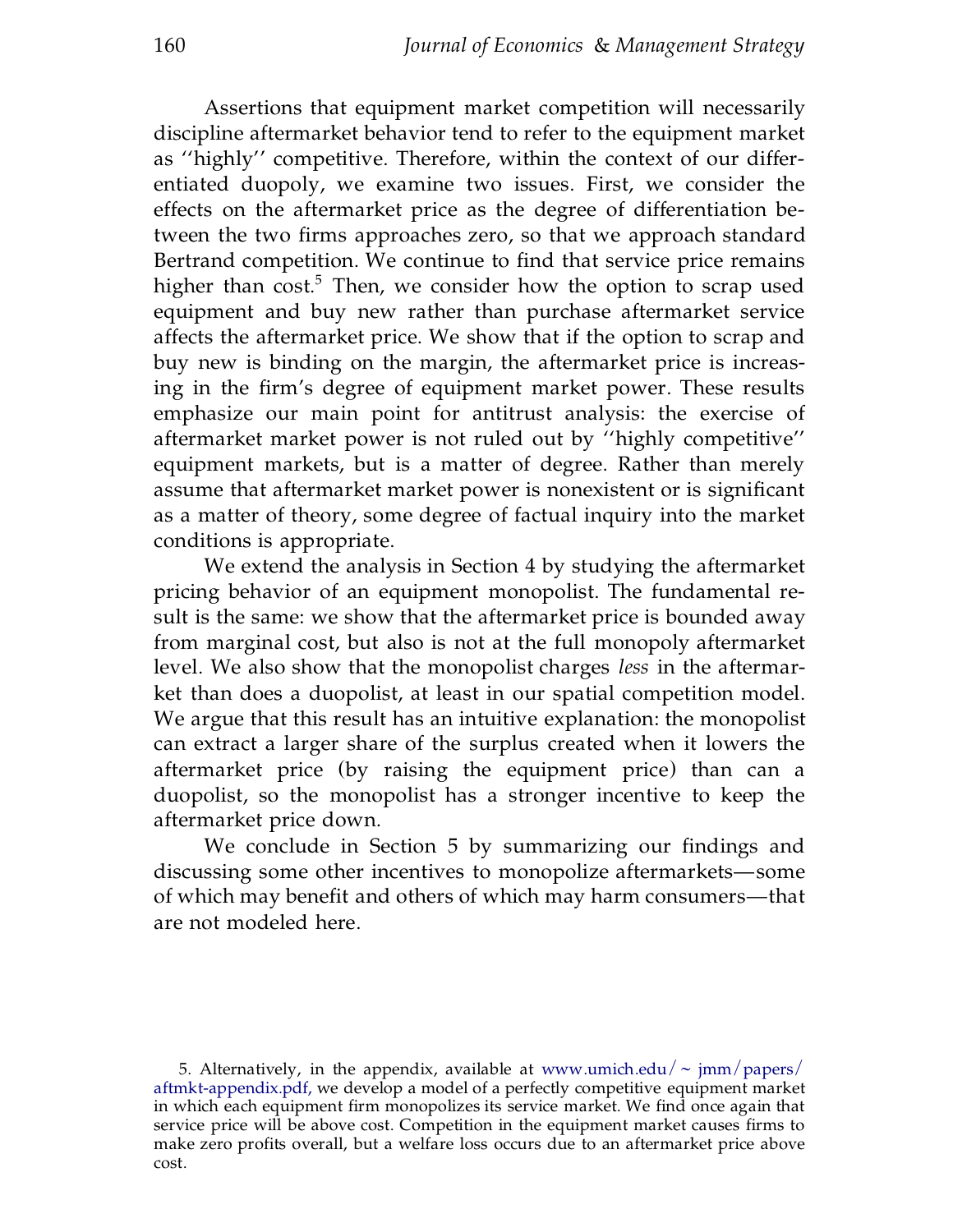### **2. Aftermarket Economic Power in the Courts**

There are numerous cases before the federal courts that involve claims of antitrust violations in aftermarkets for service products. Two have recently reached the Supreme Court. In the first, firms selling service for Kodak high-volume photocopiers and micrographic equipment alleged that Kodak adopted a restrictive policy on the availability of spare parts, including tying sales of spare parts to the purchase of other maintenance services from Kodak. The Court upheld the Circuit Court's denial of Kodak's motion for summary judgment, concluding that ''it is clearly reasonable to infer that Kodak has market power to raise prices and drive out competition in the aftermarkets  $\ldots$  [and ]... to infer that Kodak chose to gain immediate profits by exerting that market power where locked-in customers, high information costs, and discriminatory pricing limited and perhaps eliminated any long-term loss" [Kodak, 112 S. Ct. 2072] (1992) at 2088. The Kodak case then went to trial; Kodak lost on this issue at trial and on appeal *Image Tech Services* v. *Eastern Kodak Co.*, 125 F3d. 1995 (Ninth Circuit, 1997). In another case, an independent service company alleged that Prime Computer had tied the sale of software support and upgrades to the purchase of hardware maintenance from Prime. Prior to the Supreme Court decision in *Kodak*, the Sixth Circuit had accepted Prime's argument that competition in the equipment market would *necessarily* discipline aftermarket prices. The Supreme Court overturned this decision shortly after deciding *Kodak*. The Sixth Circuit then decided that sufficient evidence had been presented to support a finding that it was profitable for Prime to monopolize the service aftermarket *Virtual Maintenance* v. Prime Computer, 11 F3d. 660 (Sixth Circuit, 1993)<sup>[6]</sup>

Two main features that distinguish aftermarkets have emerged in the many antitrust cases before the courts: the role of customer lock-in establishing market power and the possibility that reputation effects will prevent manufacturers from profitably exploiting whatever economic power they have in service aftermarkets. We discuss these factors now, before proceeding to our formal model.

<sup>6</sup>. Three recent cases have narrowly interpreted or partially conflicted with the Supreme Court in *Kodak*. See MacKie-Mason and Metzler (1999) for a discussion of these.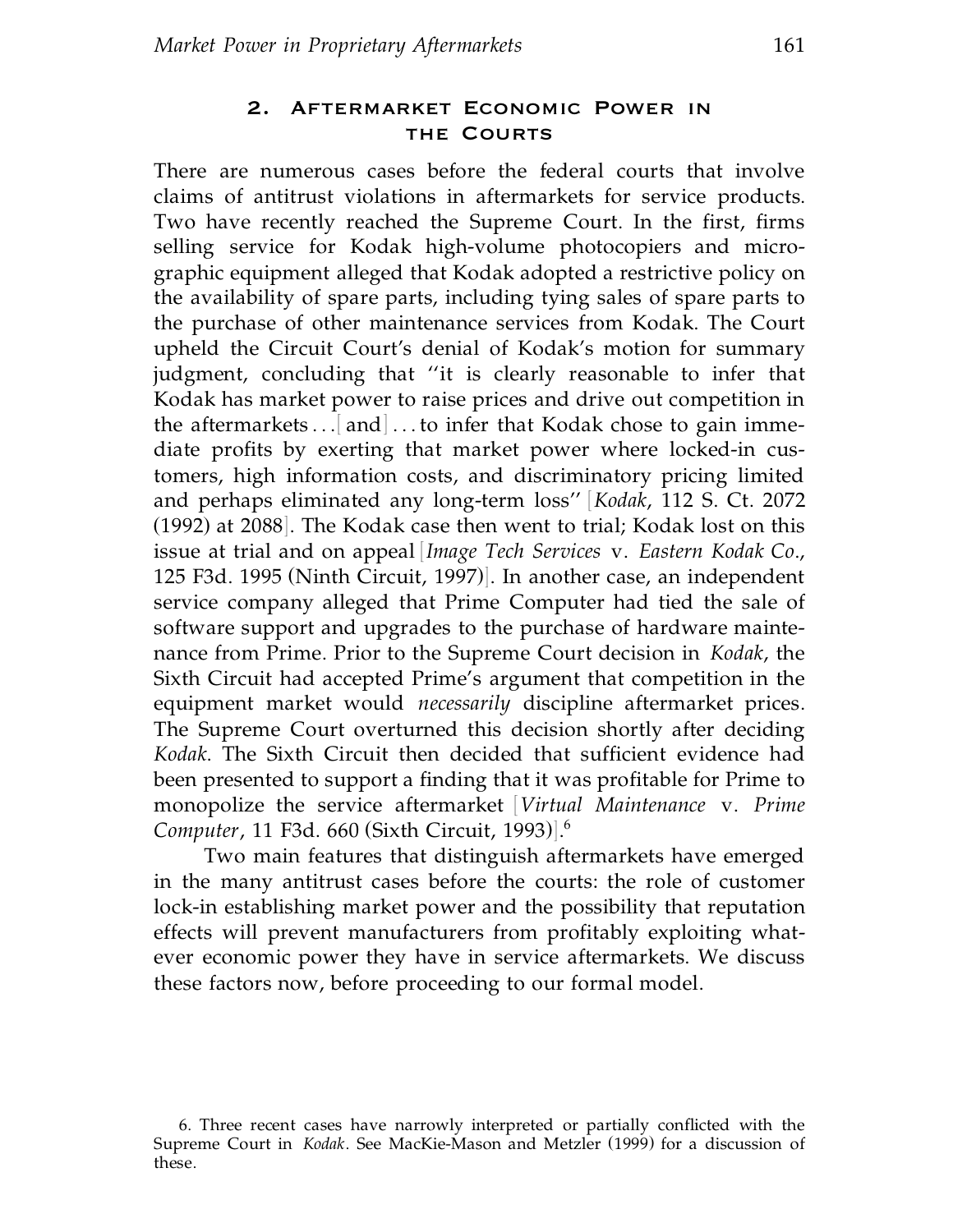### **2.1 Customer Lock-In**

The availability of substitutes limits a manufacturer's ability to charge above-competitive prices for its aftermarket products. An aftermarket customer would choose to sell or scrap the used equipment and purchase anew from a different manufacturer if the original seller raised the service price sufficiently. The extent to which switching costs discourage a customer from changing brands affects how much room the manufacturer has to raise the service price.

The equipment involved in most of the recent antitrust cases is quite sophisticated. The products include minicomputers, hospital CT scanners, telephone PBX switches, high-volume photocopiers, and micrographic reproduction equipment. In every case, users and experts have testified to the high costs of switching. $^7$  Evidence introduced in the *Wang*<sup>8</sup> case showed that typically about 80 percent of minicomputer consumers buy the same brand when they replace their equipment.

Previous work has demonstrated the role of switching costs in creating market power, but it has focused on a single product to which the consumer becomes locked in. <sup>9</sup> There has been little attention to a firm that sells equipment in a competitive market but sells service to locked-in customers. <sup>10</sup> When there are two interrelated markets, the central question becomes the ability of the manufacturer to *profitably exercise* economic power in one market without a larger adverse impact on profits in the other market.

#### **2.2 Reputation and Imperfect Competition**

Manufacturers face two types of customers: those who already own equipment and those who are purchasing for the first time. Although customers who already own equipment may face significant costs of switching brands and thus provide the manufacturer with an opportunity to price supracompetitively, *de novo* customers do not. Do potential new customers provide sufficient competitive discipline in the aftermarket? The answer depends on reputation effects. It may

<sup>7</sup>. For example, a senior design systems manager for Ford Motor Co. testified in *Virtual* that switching from Prime minicomputers to another brand would shut Ford down. See also *Kodak*, 112 S. Ct. 2072 (1992) at 2087.

<sup>8</sup>. *Systemcare*, *Inc*. v. *Wang Laboratories*, D.C. Colo., No. 89-B-1778.

<sup>9.</sup> See, for example, Farrell and Shapiro (1987), Klemperer (1987), and Beggs and Klemperer  $(1992)$ .

<sup>10.</sup> For an exception, see Chen and Ross (1999). In that paper the authors argue that firms charge above-cost service prices to recover higher costs from heavy users during a warranty period.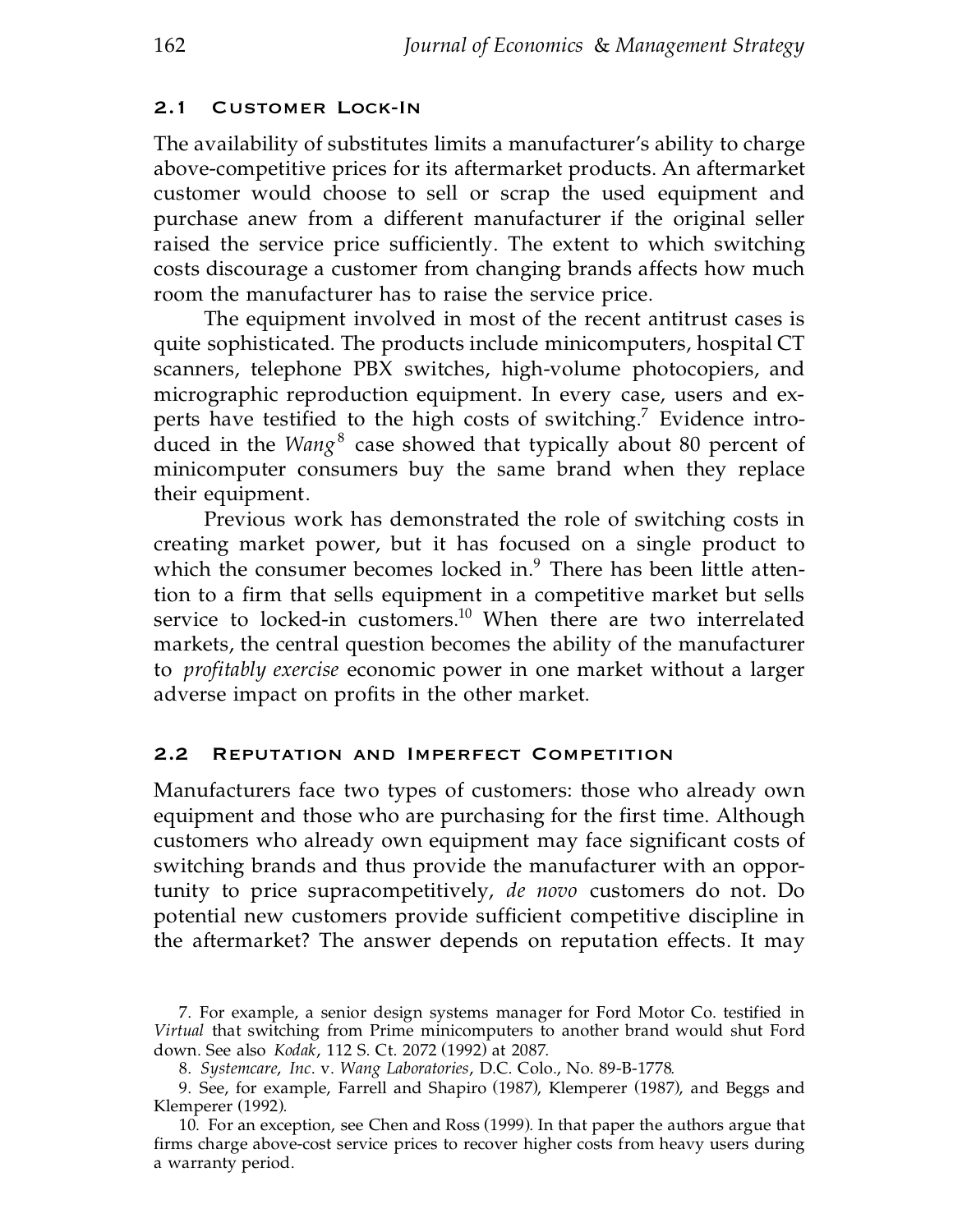not be profitable for a manufacturer to charge above-competitive aftermarket prices to locked-in service customers if the information easily spreads, inducing potential new consumers to purchase other brands. The direction of this reputation incentive is clear, but its magnitude has not been shown to be great enough to keep aftermarket prices at competitive levels. In particular, it is necessary to study reputation effects, taking into account the incentives facing other manufacturers. The pressure from new customers may not be sufficient if the other manufacturers are also charging above-competitive aftermarket prices.

The trade-off between earning profits by exercising market power in aftermarkets and losing profits in equipment sales from a reputation for exploiting locked-in service customers has caused some confusion in the courts. The appellate court in *Virtual* originally argued that ''lock-in theory is viable only when the producer can charge its customer monopoly prices without fear of being replaced by competitors due to the customer's substantial investments'' (*Virtual*, 957 F.2d 1318 at 1328). However, it is not necessary to charge the full monopoly aftermarket price in order to exploit economic power, nor does the loss of *some* customers for new equipment necessarily offset the profits from service. The Supreme Court observed in *Kodak* that even monopolists have to give up sales when they raise prices, yet they find it profitable to charge higher than competitive prices [112 S. Ct. 2072 (1992) at 2084], and that short of charging the full monopoly price for service, ''there could be a middle, optimum price at which the increased revenues from the higher-priced sales of service and parts would more than compensate for the lower revenues from lost equipment sales''  $(id)$ . The proper question, then, is the severity of the impact anticompetitive behavior in an aftermarket will have on profitability in the equipment market.

The incentive to establish a reputation for low aftermarket prices depends on the manufacturer anticipating the possibility of earning above-normal profits after it has built such a reputation. Thus, there must be some product differentiation or other source of profits or quasi-rents in the equipment market. In fact, vigorous but imperfect competition characterizes many durable-equipment markets. Complex, high-technology products tend to be differentiated, even if they are similar enough that customers can consider them as partial substitutes. For example, Wang minicomputers tended to be favored by customers who needed strong document and imageprocessing capabilities; DEC computers by scientific and engineering users; and IBM minicomputers by those with large databases to process. Northern Telecom PBX telephone switches were designed to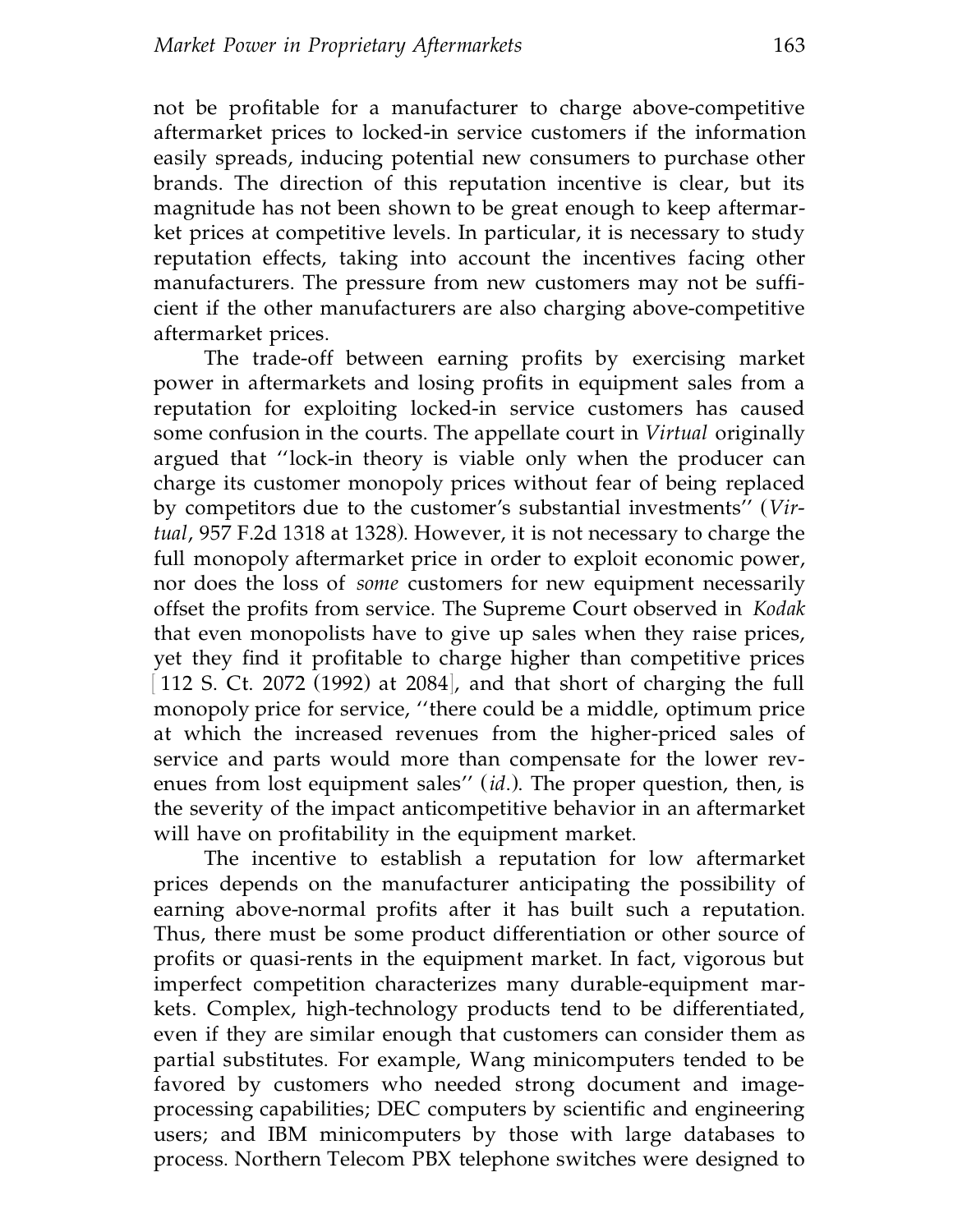maintain complete ''upward'' compatibility so that customers can expand and upgrade their system without replacing it; AT & T produced different lines of switches that are not all upwardly compatible.

In this section, we have shown that the courts have begun to recognize that durable-equipment manufacturers face a trade-off between above-competitive aftermarket profits from locked-in customers and competitive losses in the equipment market. In the next section, we analyze this trade-off in a model with imperfectly competitive equipment sellers in Section 3 and in Section 4 with a monopoly equipment seller. We use these models to study the role of reputation.

### **3. A Model of Competition with Monopolized Aftermarkets**

In this section, we present a simple characteristic-space model of competition between two differentiated products where the markets for the associated aftermarket goods are monopolized by the original equipment manufacturers. The model has the attractive feature that as the ''transportation costs'' approach zero, the model approaches one of undifferentiated Bertrand competition. It also can be adapted for comparison with a monopoly supplier of both the primary and the aftermarket good, as we show in the following section. Using this model, we show that competitive firms will always have an incentive to price their (monopoly) aftermarket sales above competitive levels, even as the degree of differentiation between the firms becomes arbitrarily small and the foremarket becomes arbitrarily close to undifferentiated Bertrand competition. We demonstrate that no equilibrium can exist in which the price of the aftermarket product always is set equal to marginal cost.

### **3.1 Model Assumptions**

Consider the markets for a durable good, which we call *equipment*, and an associated aftermarket product, which we call *service*. We suppose there are two firms, *a* and *b*, from whom the customer may purchase new equipment, but that each equipment manufacturer is the only seller of service associated with its brand.<sup>11</sup> Thus, after

<sup>11</sup>. For now we suppress subscripts denoting different equipment brands, because the modeling assumptions hold for each brand. We introduce brand subscripts below when we begin to analyze consumer choice between brands.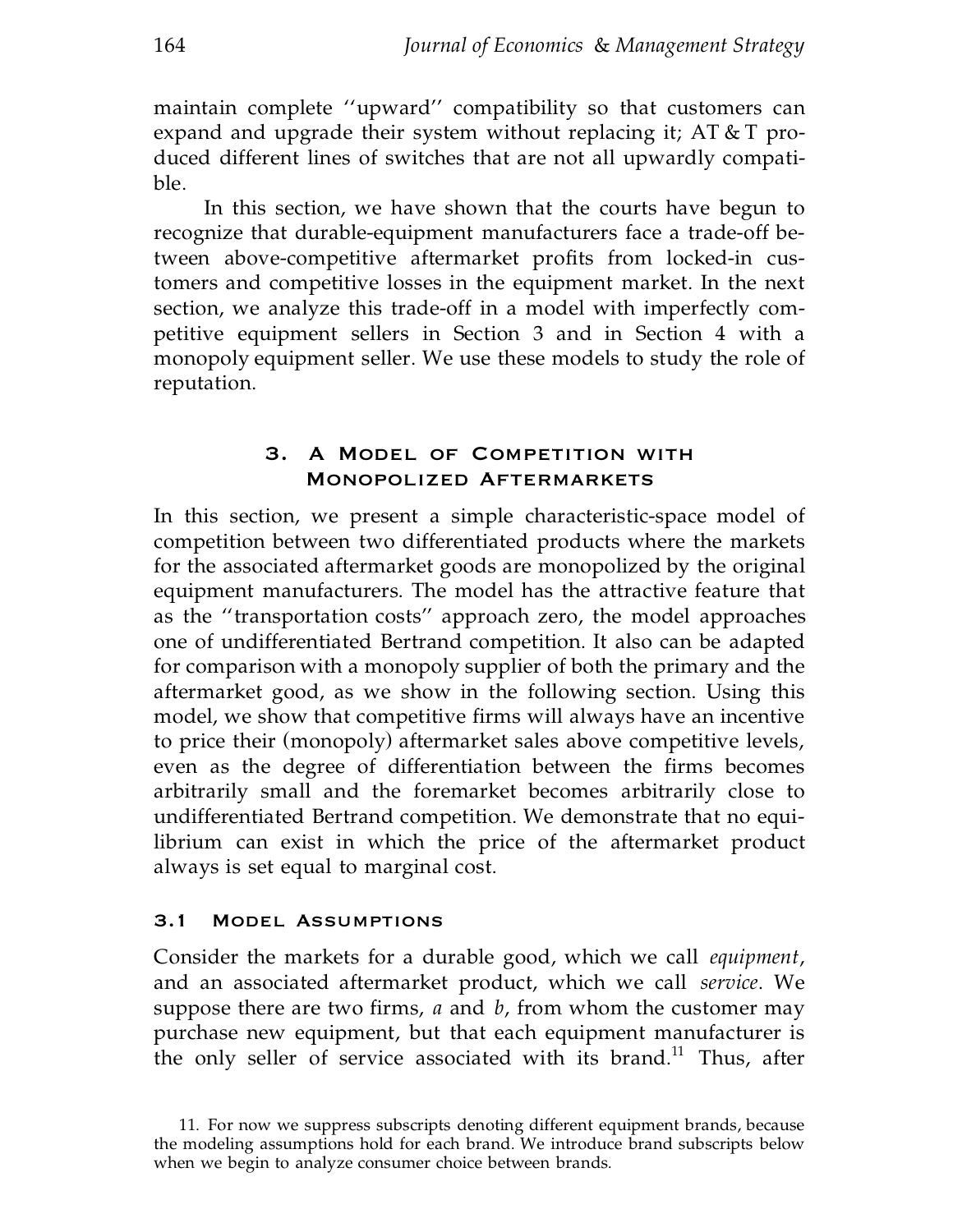buying and using equipment in period  $t$ , in period  $t + 1$  the consumer can  $(1)$  use the product in its depreciated state with no addition of service,  $(2)$  buy some quantity of service from the same manufacturer to enhance the equipment, or  $(3)$  scrap the used equipment and purchase new equipment again*,* from either manufacturer.<sup>12</sup>

The equipment and service products each have constant unit production costs, *C* and *c* respectively, identical for all firms. We assume that consumers are locked in to their equipment manufacturer if they want to purchase service: an owner of firm *a*'s equipment cannot buy service from firm *b*. However, we do not need to assume lock-in costs for subsequent *equipment* purchases, and thus for simplicity do not introduce equipment brand switching costs.<sup>13</sup> That is, a consumer can buy any brand from any vendor with no penalty, regardless of which brand she may have purchased in the past. We further assume that there is no asymmetric information between buyers and sellers.

The firms are located at opposite ends of a unit-length characteristic-space line. Consumers' most preferred points in the space are distributed uniformly along the line, with the total number of consumers normalized to one. Each consumer has a reservation value, *s*, for the ''ideal'' good located at the consumer's most preferred point in characteristic space. This value is high enough that each consumer buys one unit of the good from the dealer that offers the highest expected discounted consumer surplus. All consumers have equal "travel" costs,  $\tau$  per unit distance, that reflect the loss in consumer surplus from having to consume a good that differs from the consumer's most preferred characteristic. Since this cost is associated with persistent product differentiation, it is incurred in every period, whether the consumer uses new or old equipment.

Thus, a consumer located at distance *d* from firm *a* receives gross surplus from owning the equipment:  $CS^1 = s - \tau d$  from using a new product and  $CS^2 = s - \tau d - h + f(q)$  from using a period-old product that has been augmented with *q* units of service, where *h* represents the depreciation in the value of the product from one period of use. The function  $f(\cdot)$  is the consumer surplus from *q* units

<sup>12</sup>. We assume enough homogeneity across consumers that there will be no polymorphous equilibrium with some consumers buying used equipment from others who then buy new. Allowing for enough heterogeneity to support trade in used goods does not change our main result.

<sup>13</sup>. Adding brand-switching costs would strengthen our results; that is, with brand-switching costs aftermarket prices would deviate even farther from marginal cost.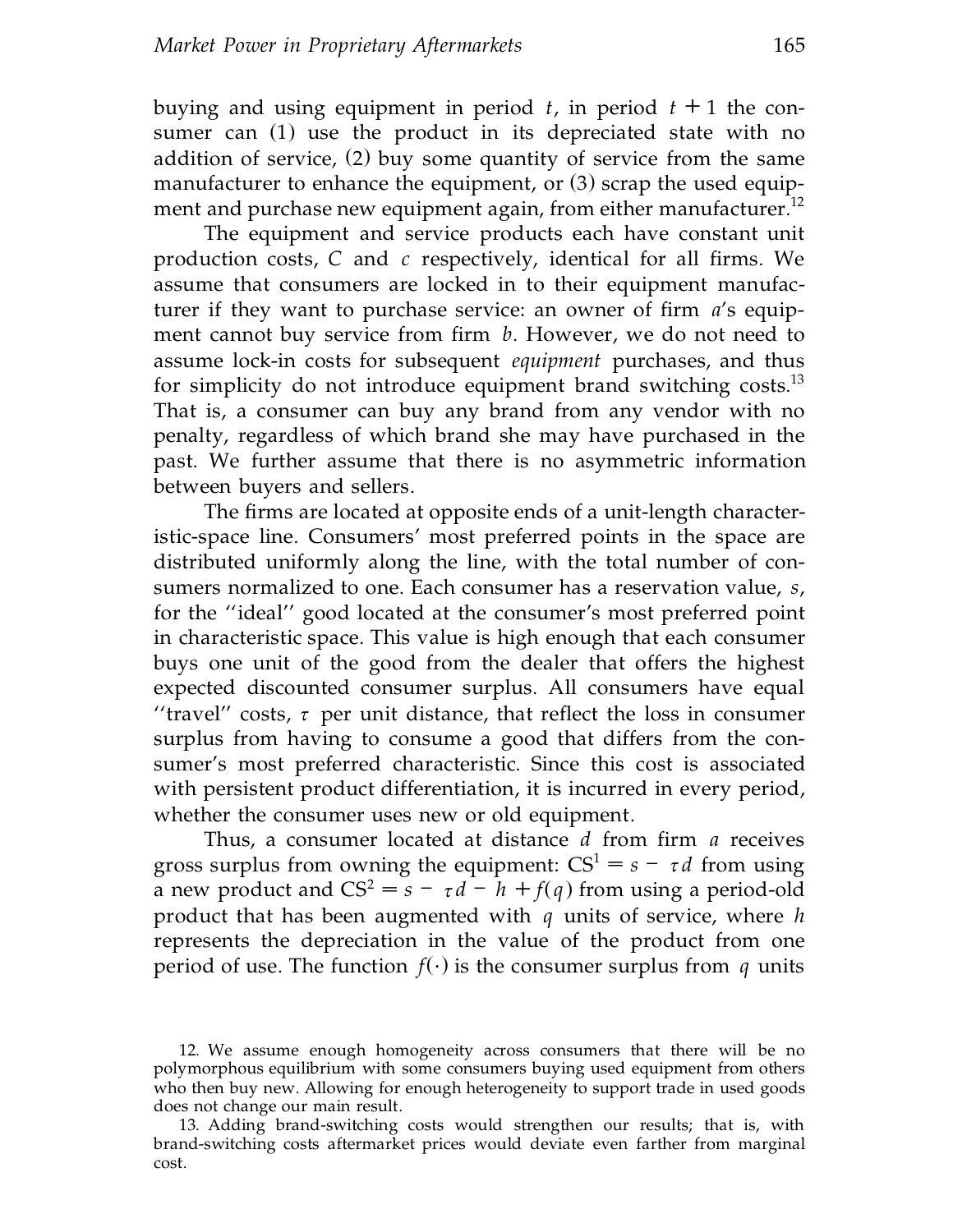of service, and is simply the integral of the inverse demand for service, with  $f(0) = 0$ ,  $f'(\cdot) > 0$ , and  $f''(\cdot) < 0$ .<br>To make the analysis informative, we a

To make the analysis informative, we assume for each brand that (1)  $s - \tau d - h + f(q(c)) - cq(c) > s - \tau d - C$  for some  $q \ge 0$ and (2)  $f'(0) > c$ . The first assumption ensures that reusing the period-old product would be preferred to buying a new unit of the same brand each period if both new equipment and service were priced at cost. The second assumption assures that purchase of at least a small quantity of service would give positive net consumer surplus if it were priced at cost. Together, the two assumptions imply that in a first-best solution consumers use a unit of equipment for two periods and purchase some positive quantity of service in the second period.

We need to specify the flow of consumers into the market over time. For now, we assume that there are two equal-sized consumer cohorts who first want to purchase new equipment in successive periods. If consumers use equipment for two periods, then they reappear as customers for new equipment in the third period, and we have a stationary overlapping-generations model.<sup>14</sup> We assume consumers live forever and have an infinite decision horizon subject to discounting with a factor  $\delta$  per period. We will return to the issue of market growth or decline below.

The fundamental assumption of our analysis is that firms cannot credibly commit to future service prices. Therefore, to complete the model we must specify consumer beliefs about future service prices, since they are purchasing equipment with a useful life of two periods, and the value of new equipment today will depend on the expected service price tomorrow. We take a simple approach to beliefs: consumers take the firm's service price in period *t* to be the best indicator of the price the firm will charge in period  $t + 1$ .

There are several points that support our use of this simple assumption. First, costs and the number of consumers are constant over time in our model and the horizon is infinite, so there are no exogenous drivers that would tend to make prices change over time. Second, this model of consumer beliefs corresponds closely to actual behavior suggested by the evidence of many aftermarket antitrust cases.<sup>15</sup> Third*,* and most importantly*,* our goal is to examine the claim

<sup>14</sup>. Alternatively, one could view this as new equal-sized cohorts appearing every period and living for two periods.

<sup>15</sup>. Testimony in many of the legal cases cited in the previous section indicates that consumers who consider service costs at all in choosing among brands make roughly this assumption. We are aware of no cases in which attempts to calculate ''lifetime'' costs of equipment have included forecasts of future *changes* in service prices beyond simple extrapolation or inflation adjustment.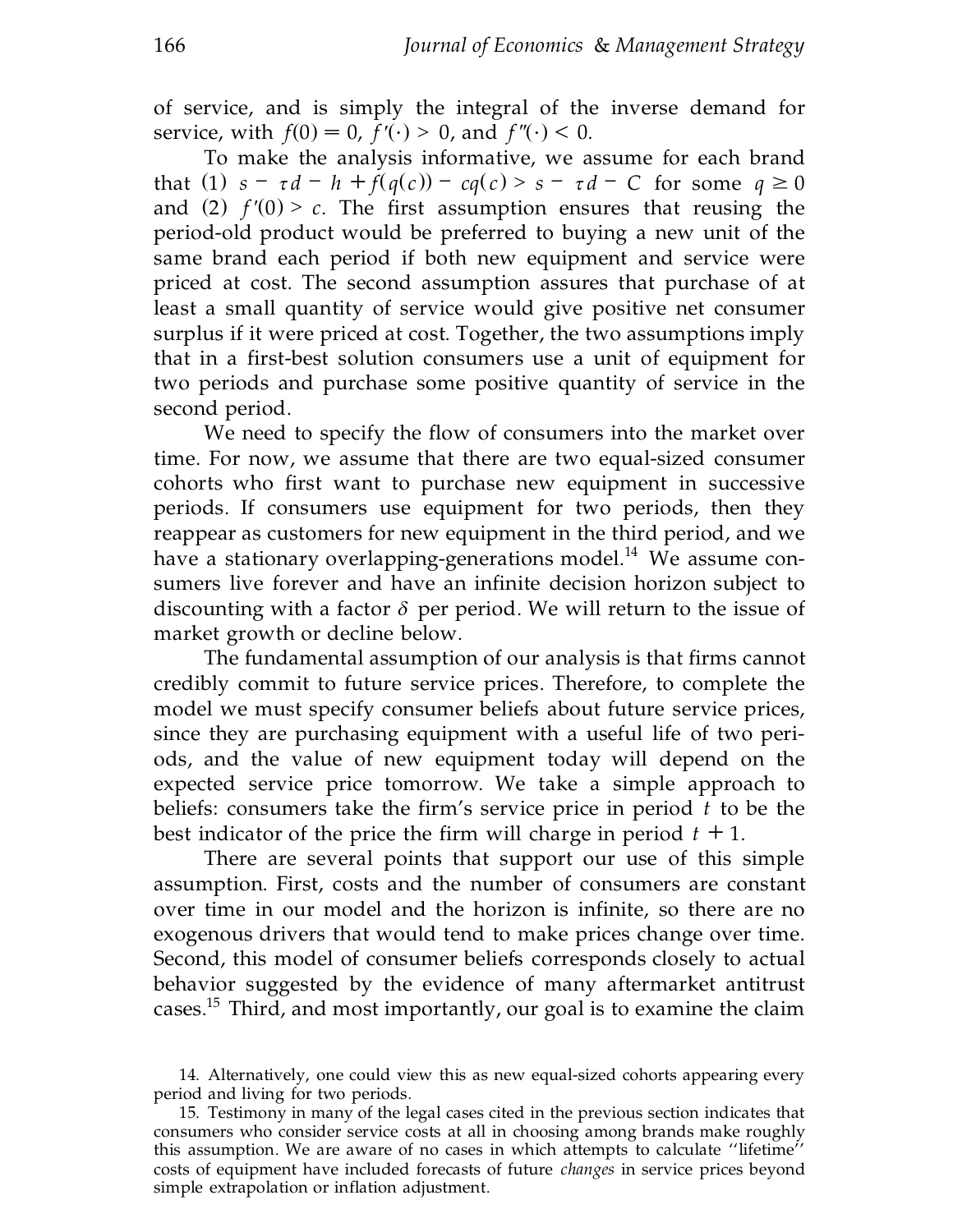that the service price will always be set at the competitive level. Since costs do not change over time in the model, consumers' expectations of constant prices over time will be fulfilled if this claim holds true.

For now we suppose that in equilibrium the price of service is sufficiently low relative to the price of new equipment from each firm that consumers will always prefer to keep and service used equipment after one period, rather than scrap it and buy new each period. We return to this assumption below in order to study the constraining effect that the option to scrap used and buy new has on service pricing.

We summarize the model before we undertake the analysis:

- A steady number of new customers arrive to purchase equipment from one of two firms in any period.
- Equipment is sufficiently durable that consumers choose to keep it for two periods, while purchasing service to enhance its secondperiod value.
- <sup>v</sup> Consumers expect future service prices to be the same as current prices.
- Firms are monopolists over service for their own brand of equipment, but set the service price knowing that current service prices affect current consumer willingness to pay for new equipment.
- Equipment prices are set under conditions of differentiated product duopoly competition, with a uniform distribution of consumer types along a characteristics line separating the two equipment brands.

### **3.2 Analysis of the Duopoly Model**

We have specified a rather general infinite-horizon overlapping-generations duopoly game. Our goal is not to find all equilibria of this game, however. We are motivated by the fundamental question repeatedly raised in antitrust lawsuits and the ensuing academic discussion: will competition in the equipment market sufficiently discipline aftermarket service pricing so that there is no exercise of monopoly power in the aftermarket? We interpret an exercise of aftermarket market power to imply that  $p^t > c$  for at least some periods *t*, where *p* is the aftermarket price. Therefore, we ask the following question: is there an equilibrium in the market described in which firms choose a constant service price equal to marginal cost in every period:  $p^t = c$ ,  $\forall t$ ?

Our approach is to use the necessary conditions for a constant*the* price equilibrium to show that if such an equilibrium exists,  $p^t = \overline{p}$  > *c*, i.e., service price will always be above cost. That is sufficient to answer the main question, since if a nonconstant-price equilibrium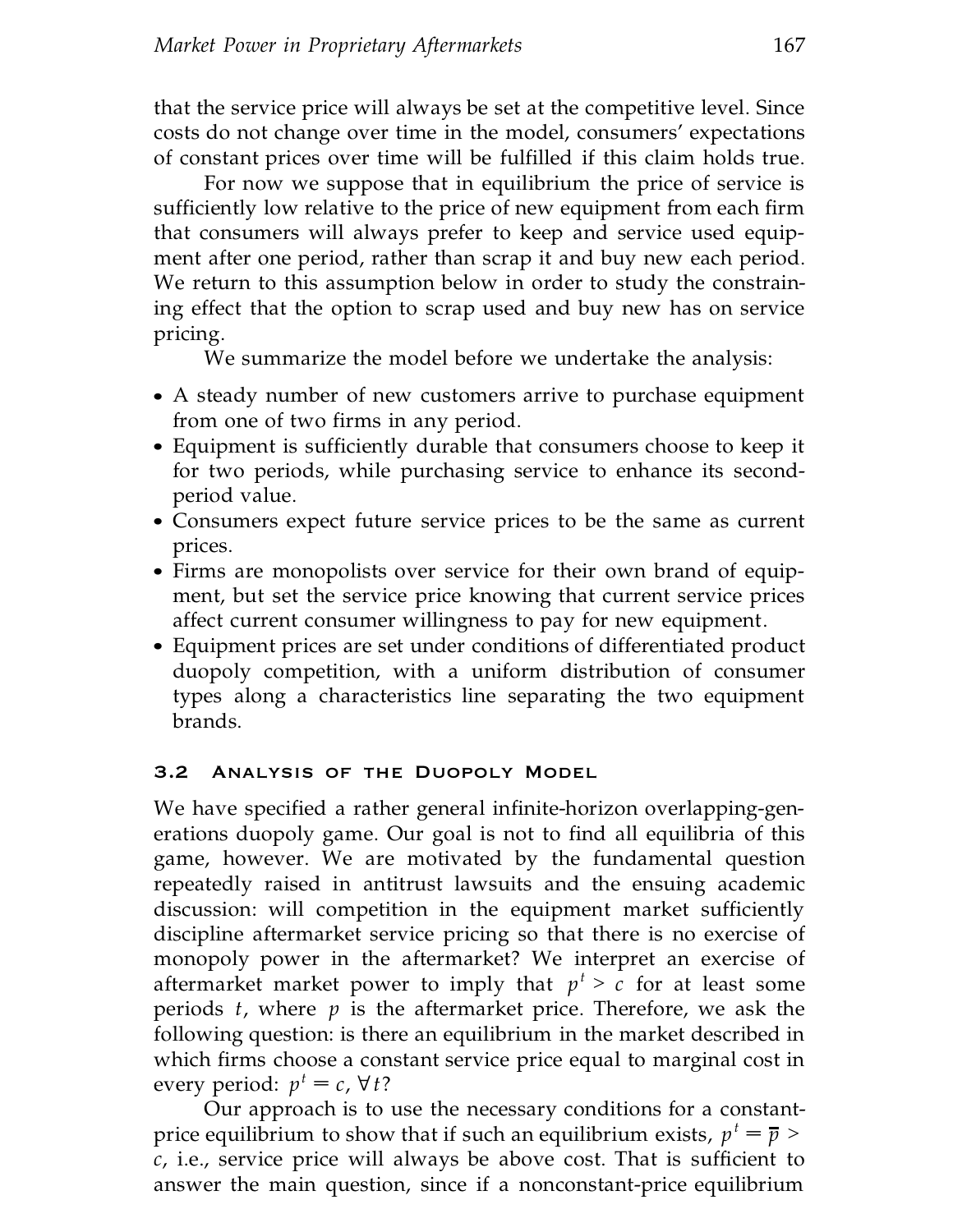exists, it is straightforward to show that it must have  $p^t > c$  in at least some periods *t*. <sup>16</sup> After we show that in a constant-price equilibrium (if one exists) service price is above cost, we will establish that Marshallian welfare is less than it would be if marginal-cost service pricing prevailed in all periods, thus establishing that this exercise of market power has adverse welfare consequences.

After establishing the main result, we further interpret the necessary conditions to characterize the effects of the discount rate or market growth rate on service pricing. We then examine how variations in the degree of equipment competition—from undifferentiated Bertrand competition to monopoly markets—affect the result that service is priced above cost. Finally, we consider the effect that competition from new equipment has on service prices, and with this generalized model we can also examine how the degree of equipment durability affects service pricing.

Consider the consumer surplus from equipment purchased in the current period and service on that equipment in the next period. If a consumer located at distance *d* from firm *a* assumes that she will face the same price for service next period as *a* offers currently,  $p_{a}$ , she gets expected net consumer surplus from brand *a* of

$$
CS_a = [s - \tau d - P_a] + \delta[s - \tau d - h + f(q(p_a)) - p_a q(p_a)],
$$
 (1)

where capital *P* refers to equipment and small *p* and *q* refer to the service product. The consumer is distance  $1 - d$  from firm *b*, so her expected consumer surplus from firm *b* is given by

$$
CS_b = [s - \tau(1 - d) - P_b]
$$
  
+  $\delta[s - \tau(1 - d) - h + f(q(p_b)) - p_b q(p_b)].$  (2)

The consumer who is indifferent between buying from firm *a* and from firm *b* marks the boundary between the two firms' markets. Setting the consumer surpluses equal and solving for *d* yields the market boundary, denoted *d*:

$$
\hat{d} = \frac{\tau(1+\delta) + (P_b - P_a) + \delta\phi}{2\tau(1+\delta)},
$$
\n(3)

16. After we prove our main result, it is easy to show that no equilibrium exists in which  $p^t = c$  for some *t* and  $p^t \leq c$  for all other  $\hat{t} \neq t$ .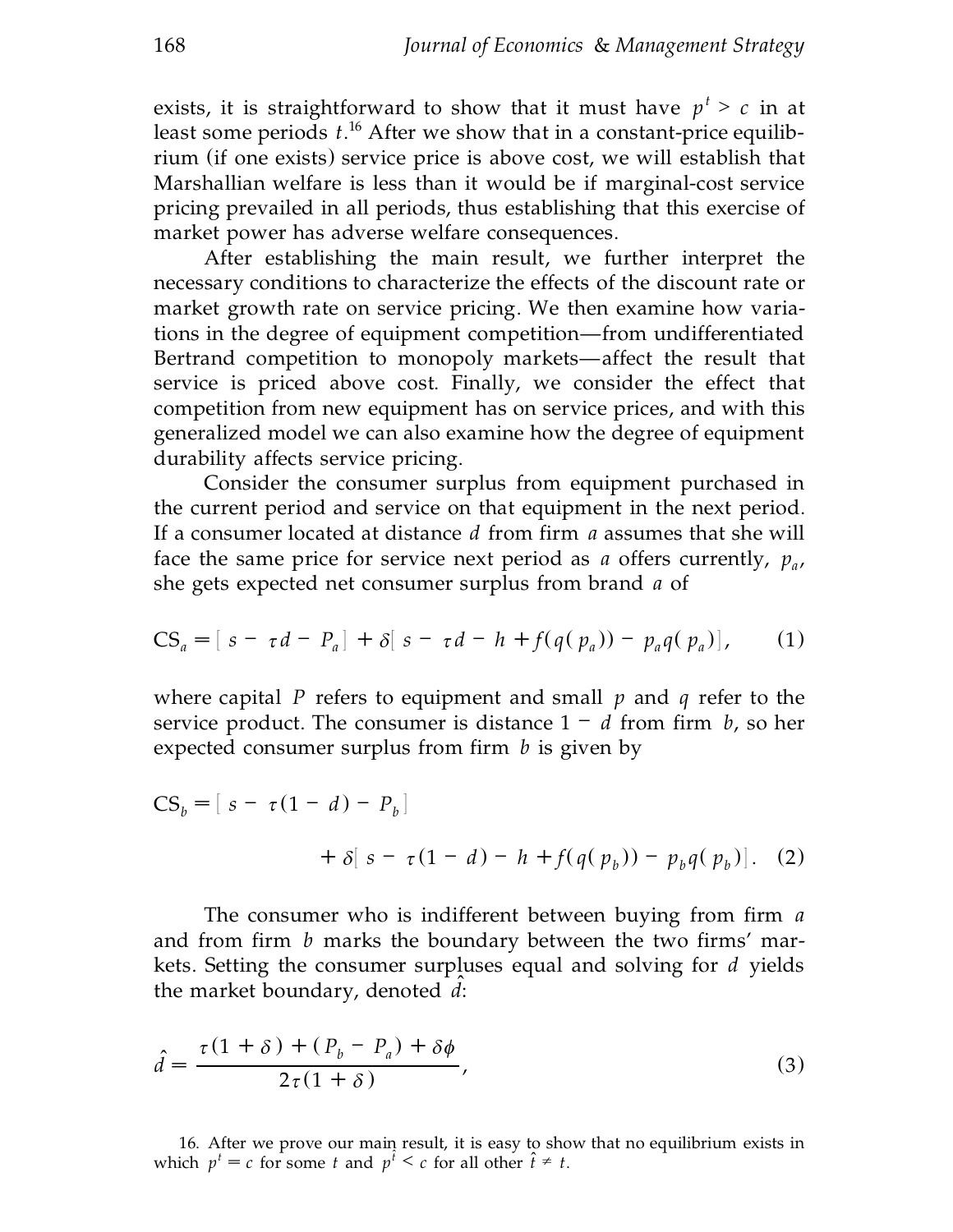where  $\phi$ , a function of  $p_a$  and  $p_b$ , is the difference in the net surplus of each brand, *a* and *b*, that the consumer would receive in the second period after buying service:<sup>17</sup>

$$
\begin{aligned} \phi &= \ c s(\ p_a) - c s(\ p_b) \\ &= \left[ f(q(p_a)) - p_a q(p_a) \right] - \left[ f(q(p_b)) - p_b q(p_b) \right]. \end{aligned}
$$

We assume that production costs of both the equipment and service products are linear in quantity; without further loss of generality, we take these costs to be zero, so that firm *a*'s equipment and service profit on one generation of equipment sales is given by

$$
\Pi_a = P_a \hat{d} + \delta p_a q (p_a) \hat{d} = \hat{d} [P_a + \delta \pi_a], \tag{4}
$$

where  $\pi_a = p_a q(p_a)$ , the profit per unit of equipment from sales of service, and similarly for firm *b*.

We now proceed to characterize the profit-maximizing equipment and service prices for each firm through analysis of necessary conditions for an equilibrium. To do this, we derive the infinite-horizon value function for each firm at a given moment in time, assuming an arbitrary initial market share*, d*<sup>0</sup>.

Recall that we restrict our analysis to constant pricing strategies, so the choice variables are  $P^t = P$  and  $p^t = p$ ,  $\forall t$ , for each firm. If firm *a* expects to face a steady stream of customers choosing between brands for new equipment in that period, then it will earn profits from each customer generation of  $\hat{d} [P_a + \delta \pi_a]$ . If the firm expects stationary equilibrium behavior from its competitor, $18$  then, given a current market share of  $d^0$  for customers already locked in, the present value of its stream of profits forevermore will be

$$
V_a = d^0 \pi_a(p_a) + \hat{d}(P_a, P_b, p_a, p_b) [P_a + \delta \pi_a(p_a)] \left(1 + \frac{\delta}{1 - \delta}\right).
$$
 (5)

A strategy choice is a simultaneous announcement of  $(P, p)$ , so necessary conditions for an optimal strategy can be found from the

<sup>17</sup>. To guarantee that the duopolists cover the entire market, we also assume that the gross surplus from service-augmented equpiment is sufficiently large compared to the travel cost:  $s + \delta [s - h + f(q(p_a))] > 1.5\tau (1 + \delta)$ . If the inequality does not hold, then the duopolists will earn higher profits by pricing in such a way that the markets of the two do not overlap; that is, each duopolist chooses to be a local monopolist.

<sup>18</sup>. If a constant-price equilibrium exists, then these expectations will be fulfilled when that equilibrium is realized.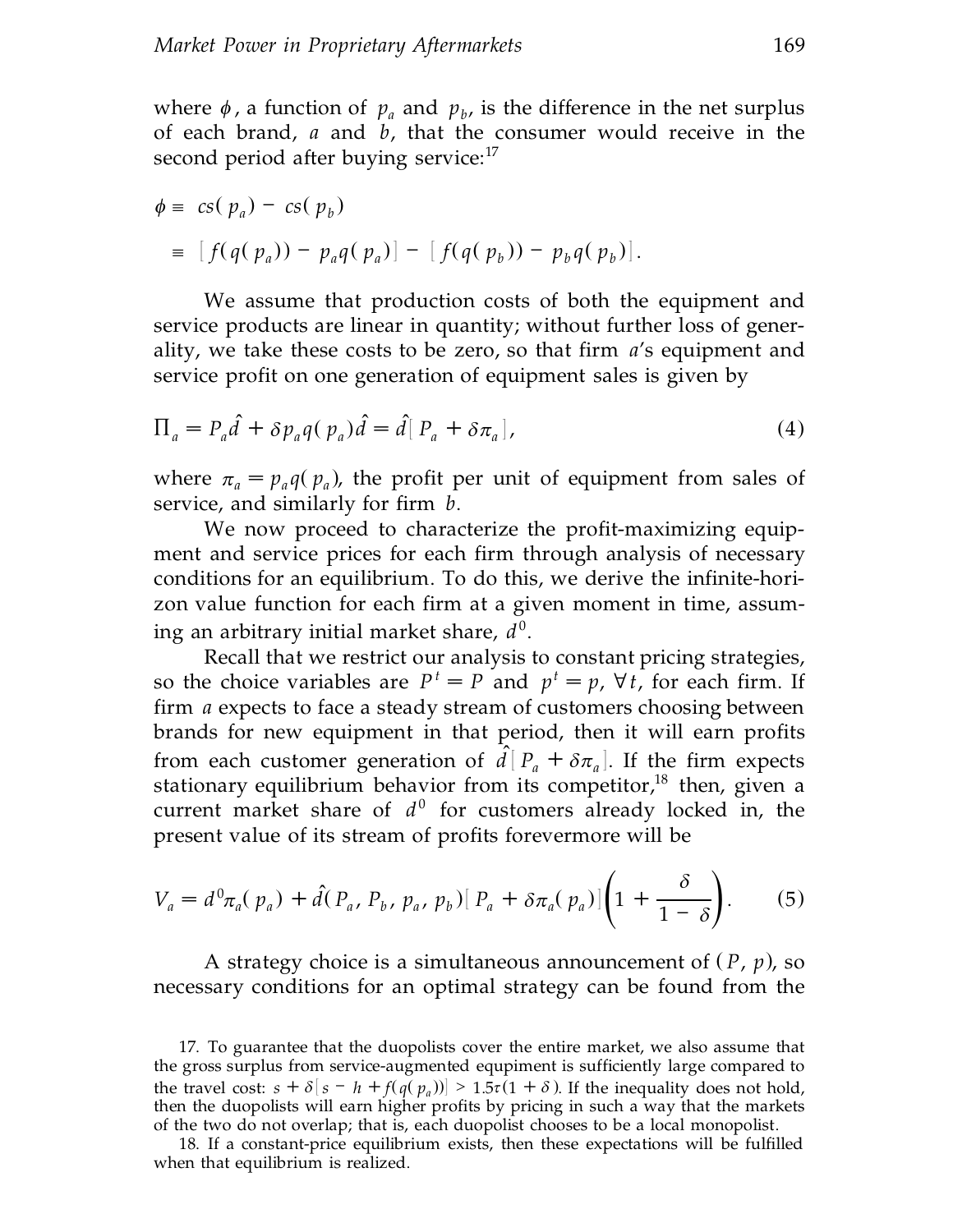stationary points of *V* with respect to  $(P, p)$ . Substituting for  $\hat{d}$  from (3) and setting the derivative of (5) with respect to  $P_a$  equal to zero, we obtain firm *a*'s best-response function:

$$
P_a = \frac{\tau(1+\delta) + P_b + \delta(\phi - \pi_a)}{2}.
$$
\n<sup>(6)</sup>

Doing likewise for  $P_b$ , and then solving the two equations simultaneously, yields two necessary conditions for equilibrium equipment prices that are solely a function of service prices and exogenous factors:

$$
P_a = \tau (1 + \delta) + \frac{\delta}{3} [\phi (p_a, p_b) - \pi_b (p_b) - 2 \pi_a (p_a)] \tag{7}
$$

and

$$
P_b = \tau (1 + \delta) + \frac{\delta}{3} [-\phi (p_a, p_b) - \pi_a (p_a) - 2\pi_b (p_b)]. \tag{8}
$$

We can substitute these expressions into  $V_a$  and take the derivative with respect to the service price  $p_a$  to obtain

$$
\frac{\partial V_a}{\partial p_a} = d^0 \pi'_a + \frac{\delta}{1 - \delta} \left[ \frac{1}{2} + \frac{\delta (\phi + \pi_a - \pi_b)}{6\tau (1 + \delta)} \right] \frac{2(\phi' + \pi'_a)}{3},\tag{9}
$$

where primes indicate derivatives with respect to  $p_a$ . The first term is the change in current-period profits on service from raising  $p_a$ . The second term has three factors, the first of which is the present-value factor for the infinite-horizon stream of profits. The second factor is equal to the firm's equilibrium market share or quantity sold of equipment, *d*, after substituting in the solutions for optimal equipment prices  $P_a$  and  $P_b$ . The third factor is proportional to the difference between the loss in consumer surplus and the gain in profits from an increase in the price for service  $p_a$ . The difference is the marginal deadweight loss from raising the price of service.

To evaluate this expression, note that at  $p_a = 0$  (marginal cost), total surplus is maximized, and thus marginal surplus  $\phi' + \pi_a' = 0$ .<br>That is to a first-order a slight increase in the price of service from That is, to a first-order, a slight increase in the price of service from marginal cost raises service profits by the same amount that it lowers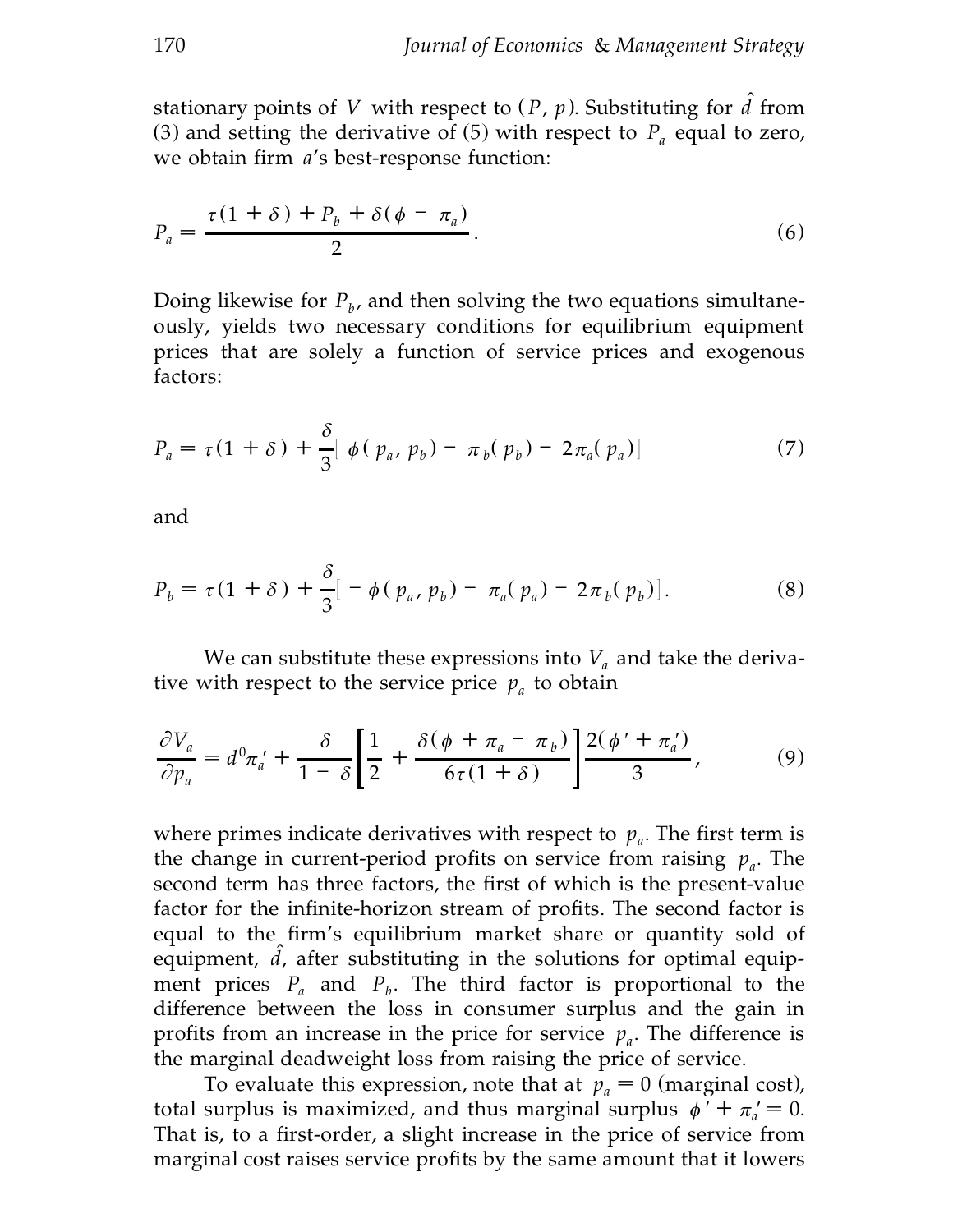consumer surplus. Then

$$
\left. \frac{\partial V_a}{\partial p_a} \right|_{p_a = 0} = d^0 \pi_a' > 0,
$$
\n(10)

and a profit-maximizing firm with an installed base will always set the price of the service product above marginal cost.

We have now proven our main result:

**Result 1:** *No equilibrium exists in which the firms charge a service price equal to marginal cost in every period*. *If a constant*-*price equilibrium does exist*, *the firms charge a service price* above *marginal cost*.

This result is quite general, not an artifact of the specific model. If the price of service is equal to its marginal cost, a small increase in that price will have only a second-order effect on *future* profits once the price of the equipment is optimally adjusted downward, because this creates only second-order deadweight loss; but it will have a first-order effect on *current*-period profits from selling the service product, because the associated equipment units already have been sold. For this reason, it will always be profitable for the firm to raise the price of service above marginal cost.

In fact, this result relies on none of the attributes of the spatial model beyond the value function  $(5)$ . Equation  $(5)$  makes it clear that there are two fundamental forces at work in the firm's optimization problem at any point in time. The second term on the right-hand side of  $(5)$  is the present value of profits the firm could earn in aggregate from every generation of buyers except those who have already purchased from it. Given the consumer beliefs we have posited, the firm could charge a price equal to marginal cost for service starting today, and in that way could exactly maximize the profit it earns on all future generations of buyers (recall at *p* = *c* we have  $\phi' + \pi_a' = 0$ ). If that were the entire calculation, the firm would simply price service at its marginal cost. But at any point in time, the firm will also have the first term on the right-hand side of  $(5)$ . This term represents the profit it can earn on the consumers who have already purchased their equipment. This term is maximized by charging the monopoly price for service. As we show in the next subsection, the firm would like to charge the monopoly service price to these locked-in customers while still assuring future customers that it will charge a lower price (equal to marginal cost) when they return to buy service. This is exactly what the firm would do if it could make a binding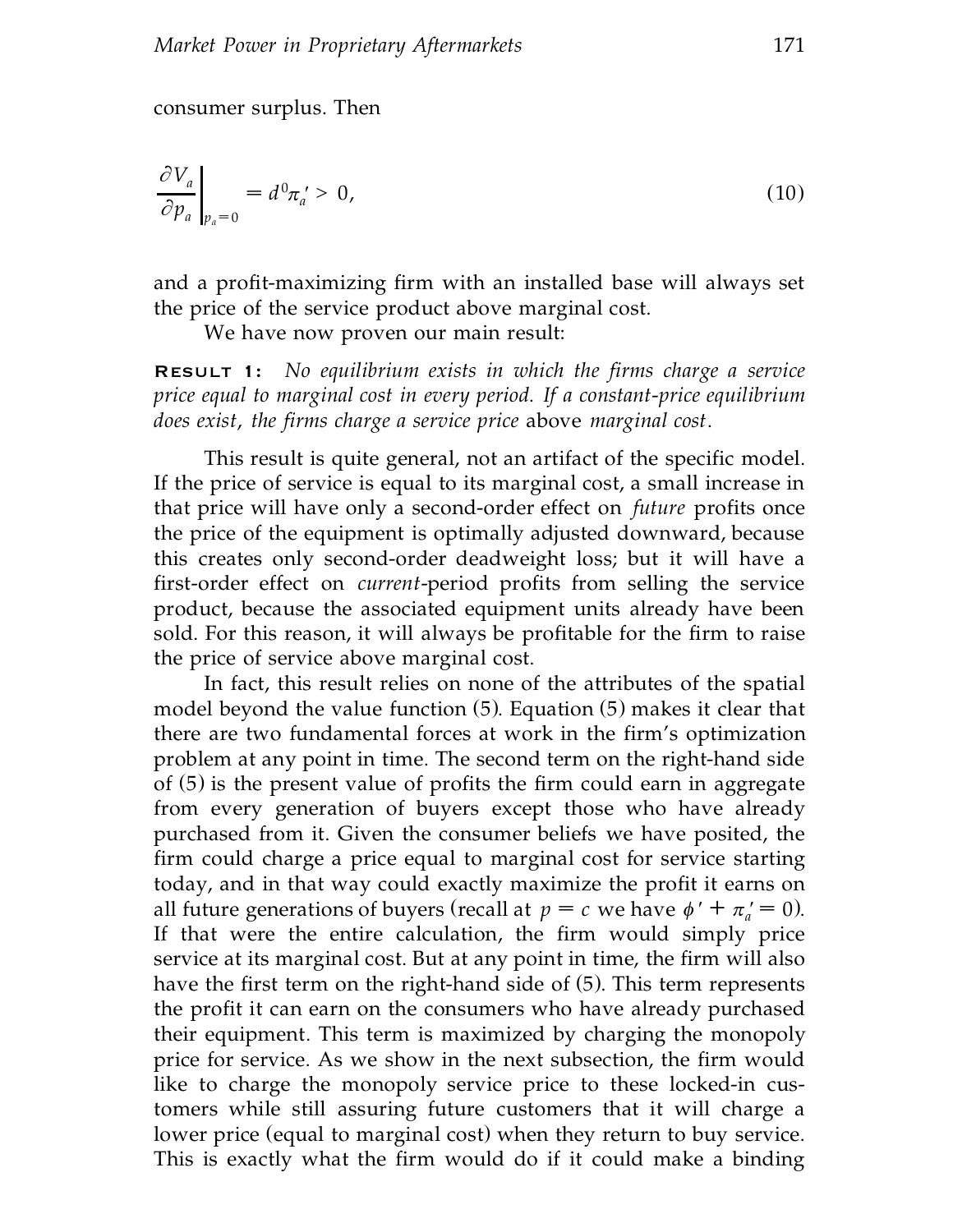commitment to future prices, but we are interested in the typical case in which long-term complete contracts are not feasible.

#### **3.3 Locked-in Customers and Commitment**

Since the result relies crucially on the installed base of customers who already own equipment,  $d^0$ , one might wonder if our conclusion fails when there is no installed base (or for a new entrant in a model that permits entry). Our result is robust to this concern. We have examined the necessary conditions for an equilibrium in which the firms choose to restrict themselves to constant pricing over time. It is easy to show, however, that at  $t = 0$ , with no installed-base customers, a constant-price strategy with  $p = c$  cannot be optimal in the wider strategy space that includes the possibility of nonconstant pricing over time. To see this, suppose that the firm did announce  $p = c$  in the first period. In the second period it would have some installed base  $d^0(P_a^0, P_b^0, p_a^0, p_b^0)$ . At this point, it would pay to deviate from  $p = c$  by reverting to the strategy we analyzed above, with  $p > c$ . The main claim holds: if the firm cannot precommit to service prices over the lifetime of equipment, it will not be profitable to follow a strategy of constant service prices equal to cost.

Further examination of the first-order condition  $(9)$  also leads to the conclusion that the firm will not choose to charge the static monopoly price for service, where  $\pi_a' = 0$ , either. At that point, the *first* term in (9) would be zero. The second term however, would be first term in  $(9)$  would be zero. The second term, however, would be negative,<sup>19</sup> so the derivative of the value function with respect to  $p_a$ would be negative. Thus, if a constant-price equilibrium exists, it will occur with a price of service that is strictly greater than marginal cost, but strictly less than the static monopoly price.<sup>20</sup>

Would the firms prefer to commit to marginal-cost pricing if they could? Suppose a commitment "technology" (e.g., feasible longterm complete contracts) were introduced at some date when the two firms already have some locked-in customers. We show that in this case it would be an equilibrium for both firms to charge the full monopoly service price to current locked-in service customers, but to commit to charge a service price equal to marginal cost thereafter.

<sup>19.</sup> The factor  $\delta/(1 - \delta)$  is positive for the relevant range of  $\delta \in (0, 1)$ . The second factor is positive so long as firm *a* has positive market share. The factor  $\phi' + \pi_a'$  is negative for  $p_a > 0$ , because price increases above marginal cost decrease consumer surplus by more than they increase profits, thus creating increased deadweight loss. Hence, the product of these three factors will be negative.

<sup>20.</sup> The two results on the first-order condition for the value function at  $p_a = 0$ (*mc*) and  $p_a = p_m$  are sufficient to guarantee that there is at least one local maximum for  $mc < p_a < p_m$ .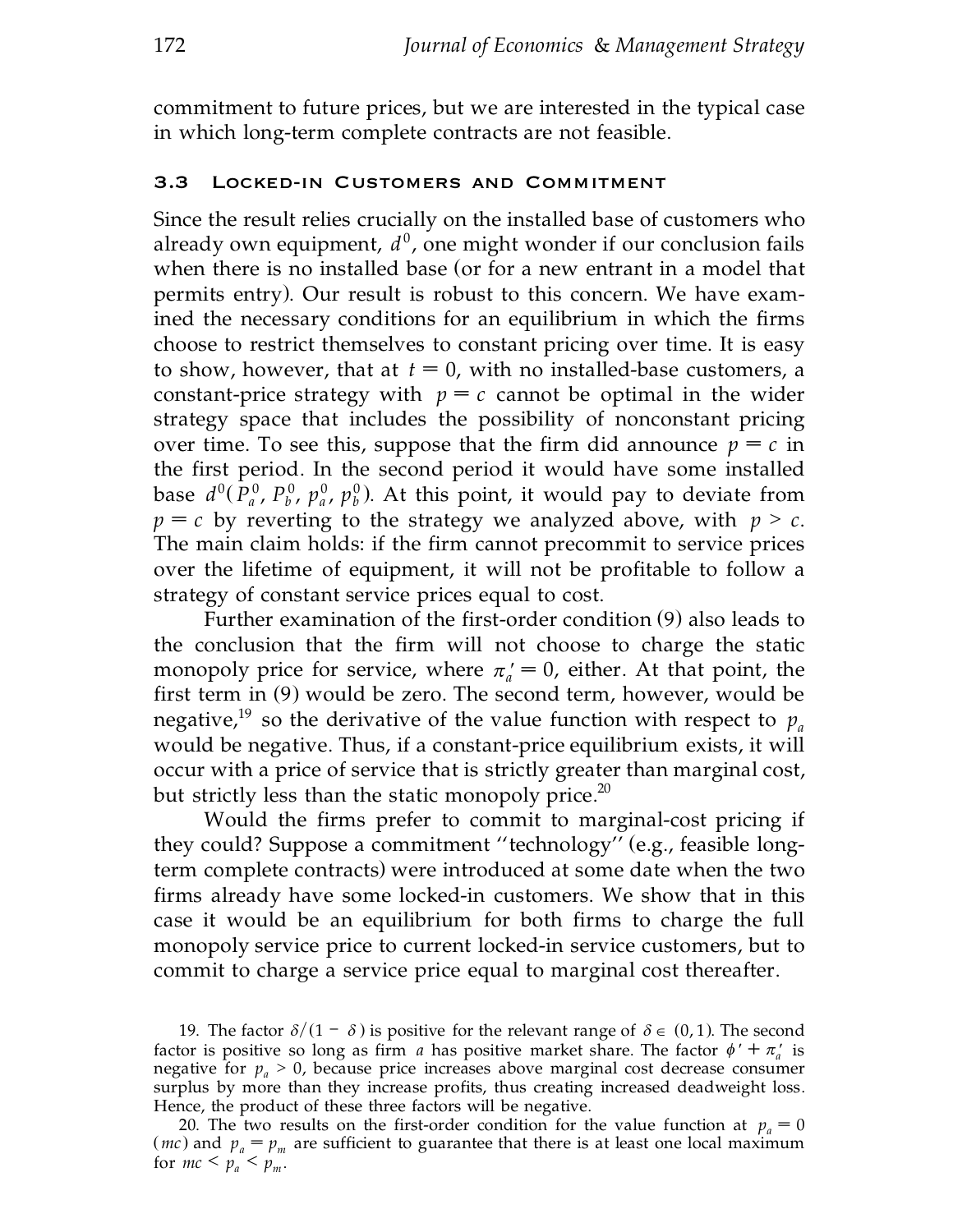First, reconsider firm *a*'s necessary condition for optimal service pricing in (9). With a commitment technology, firm *a* can now charge a different price to current locked-in service customers and future equipment purchasers, so the two terms in  $(9)$  are decoupled and the firm optimizes by setting them separately to zero. This occurs when the current service price is the monopoly price  $(\pi_a' = 0)$ , and the future service price is set to marginal cost (so that total marginal surplus  $\phi' + \pi_a' = 0$ ). The symmetric analysis holds for firm *b*.

From  $(7)$  and  $(8)$ , both firms then charge an equipment price  $P_a = P_b = \tau (1 + \delta)$ . With equal service and equipment prices they split the market,  $\hat{d} = \frac{1}{2}$  [from (3)], and each firm earns profits  $\Pi$  $=\frac{1}{2}\tau(1+\delta)$  on each two-period generation of equipment sales from<br>(4) By comparison, without commitment (7) and (9) would lead (4)]. By comparison, without commitment,  $(7)$  and  $(9)$  would lead firm *a* to charge  $P_a = \tau (1 + \delta) - \delta \pi_a$ , and two-period generational profits would still be  $\Pi = \frac{1}{2}\tau (1 + \delta)$  from (4). Thus, if both firms did commit, the profits on all future generations of equipment sales would be the same as in the no-commitment case. However, they would be able to charge the monopoly service price on current locked-in customers, and, as we showed above, the no-commitment price is less than the monopoly price. Thus, both firms are better off with commitment than without.

When commitment is possible, it is an equilibrium for both firms to commit to charging  $p = mc$  in the aftermarket in all future periods. To see this, suppose firm *a* deviates to a noncommitment strategy. The future service price will be set above marginal cost, and the current service price will be set equal to the future price (by assumption), below the monopoly price as shown above. Obviously, profits on current locked-in customers will fall. In addition, when *p<sub>a</sub>* increases for future customers,  $\phi + \pi_a = f(q(p_a)) - [f(q(p_b))$  $p_{b} q(p_{b})$  decreases because consumer surplus decreases, and thus per-customer generational profits on new equipment sales fall. The same calculation on  $\pi_a + \phi$  implies that  $P_a - \delta \phi$  increases, and thus firm *a*'s market share, not surprisingly, will fall, so it earns smaller generational profits on fewer customers. Thus, each term in the value function  $(5)$  decreases, and firm  $a$  does not wish to deviate from committing to future marginal cost pricing of service. The symmetric analysis holds for firm *b*, and simultaneous commitment is a Nash equilibrium.

Consumers also benefit from the introduction of a commitment technology. As the price of the aftermarket product rises, consumers lose on the inframarginal and marginal units of service. Because the duopolists compete for the consumers in the equipment market, the loss to consumers on the inframarginal units is recovered via a lower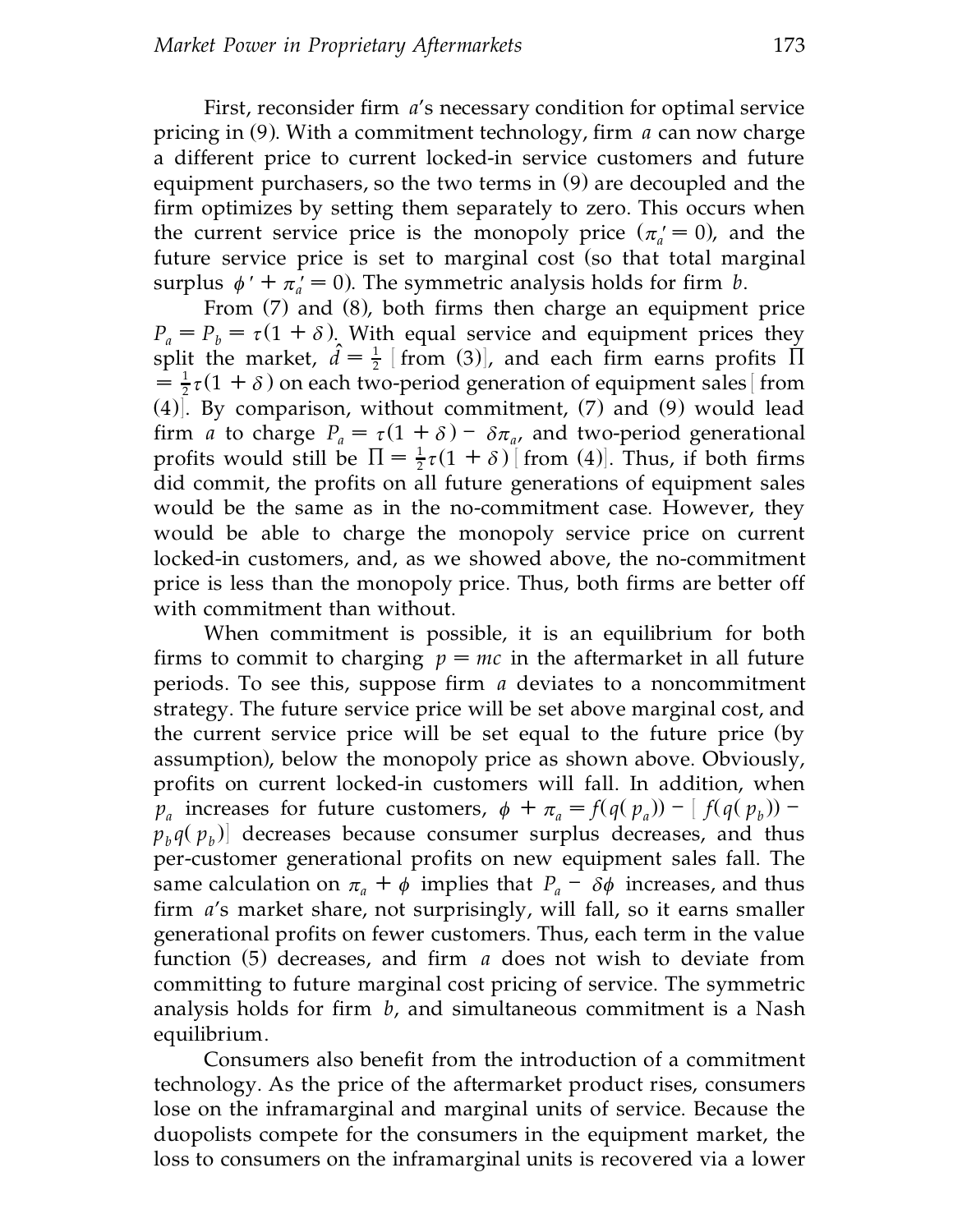equipment price. The consumers do not, however, recover the loss of net consumer surplus on the marginal units. Thus marginal-cost service pricing is a Pareto improvement.<sup>21</sup>

It might appear that in our analysis effectively we *have* allowed the firm to commit to future prices, since consumers assume that tomorrow's price is the same as today's. However, this merely implies that *if* the firm follows a constant-price strategy, consumer beliefs will be fulfilled. There is nothing about the beliefs assumption that stops the firm from raising price. It is true that for our proof of Result 1 we assumed the firms follow constant-price strategies. We did not, however, allow the firm to make an enforceable commitment to charge a constant price (equal to marginal cost). Thus, it is not possible in our model for the firm to charge the monopoly price to current locked-in customers and marginal cost to all future customers, which is what it would do if commitment were possible.

### **3.4 The Effect of the Discount Rate and Market Growth**

From  $(9)$  we can see the effect of the discount rate:

**Result 2:** *If a constant*-*price equilibrium exists*, *the exercise of market power in the service market will be greater the higher is the discount rate*.

As  $\delta$  goes to zero, so that future profits receive a decreasing weight, service is priced closer to the static monopoly level  $(\pi_{a} \rightarrow 0)$ . As  $\delta$  goes to one, so that future profits receive an increasing weight, service is priced closer to marginal cost (using L'Hôpital's rule, the first-order condition requires  $\phi' + \pi_a' \rightarrow 0$ , which implies  $p_a \rightarrow 0$ ). Although  $\delta$  is the discount factor, it can be interpreted as measuring change in the expected size of the market. If the market is growing over time, then a higher market share for future equipment sales is of greater value, assuming that new customers in the market learn of aftermarket pricing reputations. The greater weight on future sales

21. Similar reasoning allows us to rule out an equilibrium in which  $p<sup>t</sup> = c$  for some *t* and  $p^{\hat{i}} < c$  for all other  $\hat{t} \neq t$ . A price below marginal cost for service raises (expected) consumer surplus by less than it lowers producer profits, so even ignoring the incentive to exploit locked-in consumers with a higher service price, a producer could increase its profits and consumers' expected surplus at the time they buy the equipment by raising its service price to be always equal to marginal cost and lowering its equipment price commensurately.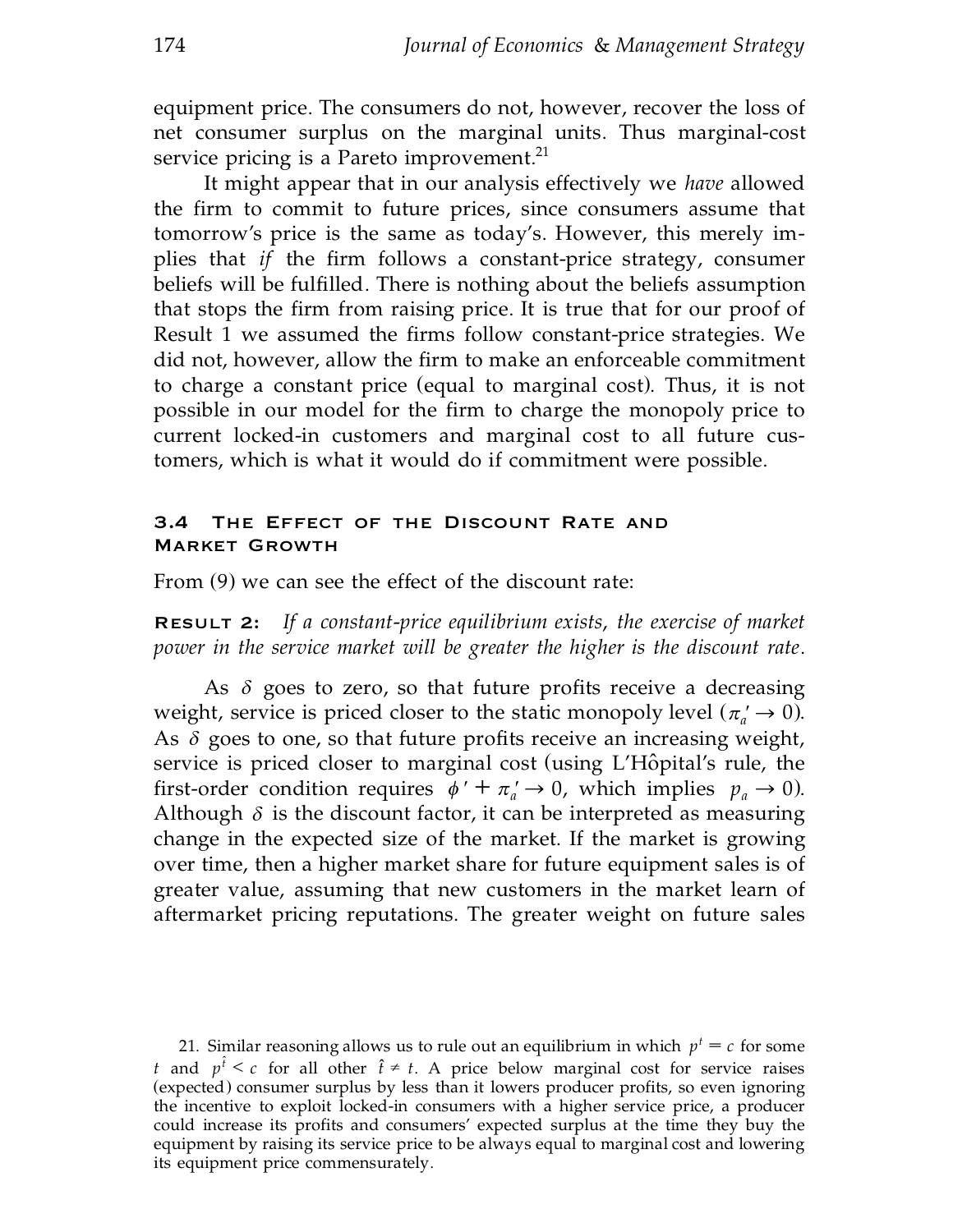can be expressed as an increase in  $\delta$ .<sup>22</sup> If the market is declining in size, then future market shares is less valuable, implying a lower  $\delta$ and an increase in the price of service towards the monopoly level.

#### **3.5 The Effect of Increasing Competition**

The antitrust cases that in part motivated this inquiry generally assume that the market for equipment is ''highly competitive.'' It is not always clear just what is meant, but in many cases there is little disagreement that the equipment market is competitive. Therefore, we would like to answer the question whether a *perfectly* competitive equipment market sufficiently disciplines the service market that the aftermarket price will be equal to marginal cost.

Elsewhere we present a finite-horizon model with a perfectly competitive equipment market. (Please see the appendix available at www.umich.edu/-jmm/papers/aftmkt-appendix.pdf for a formal analysis of the perfectly competitive equipment market model.) Our main result holds: there is not an equilibrium in which service prices are always equal to marginal cost. In fact, we can show the stronger result that in equilibrium service prices are always above marginal cost; indeed, in some parts of the parameter space the service price is set at the monopoly level. However, when we try to solve an infinite-horizon model comparable to the model in this section, an equilibrium does not exist.<sup>23</sup> The problem is simple, but fundamental: with free entry in the equipment market, there are no intrinsic rents to equipment manufacturing. With zero profits, there is no incentive to build and maintain a reputation for low service prices. Instead, with the static expectations that we assume for consumers, firms lower service prices to build market share, and then revert to high prices to exploit their customer base. This dynamic prevents the existence of an equilibrium. However, we can show that the main result continues to hold by demonstrating that setting service prices equal to marginal cost in every period is not an equilibrium.

23. Analogous existence problems arise in the quality-reputation literature. See, e.g., Klein and Leffler (1981).

<sup>22</sup>. Strictly speaking, this interpretation only holds precisely if the market growth rate is such that it can represented by a once-and-for-all increase in  $\delta$ , so that  $\delta$  is at a higher level but still constant over time. If *d* changes for a firm, however, we would expect firms to change their aftermarket pricing—e.g., raising aftermarket prices as it becomes apparent that a product is likely to exit the market earlier than had previously been expected. In such cases, the consumers' static expectations would not be fulfilled over the periods in which  $\delta$  changes.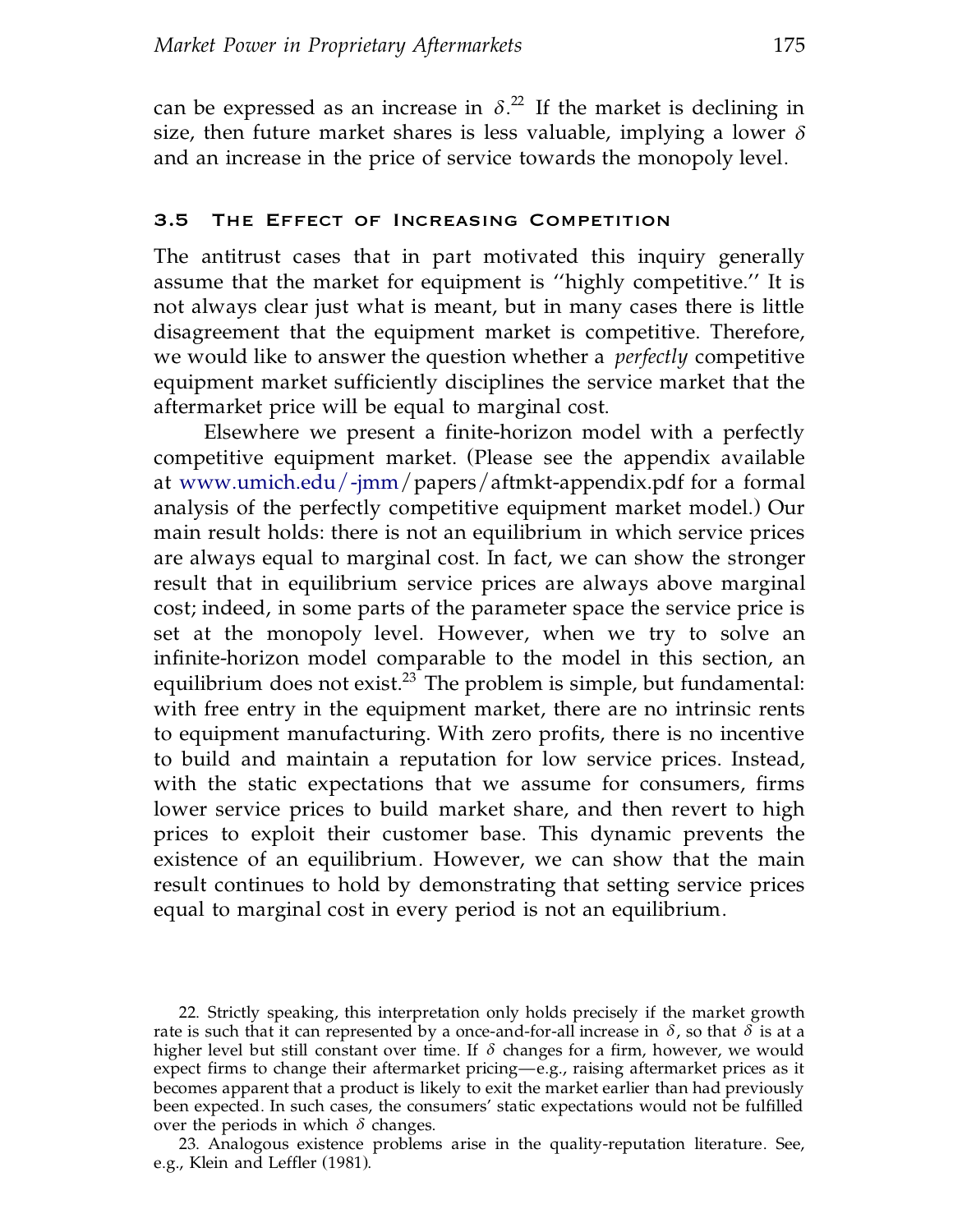In this section we take a different approach to showing the effect that increasing equipment competition has on the pricing of aftermarket service. As we let the "transport" cost  $\tau$  go to zero, the degree of product differentiation in our duopoly model goes to zero. In the limit, we have an undifferentiated Bertrand duopoly game, and the usual outcome obtains: industry profits are competed to zero. Even with undifferentiated product Bertrand competition, service is still priced above cost, and our main result holds: equipment market competition does not induce competitive aftermarket pricing.

To see the result, examine the necessary conditions for a constant-pricing equilibrium, (9). As  $\tau \rightarrow 0$ , the second term in square brackets has a denominator that goes to zero. In order to satisfy this first-order condition, then, the service price must be chosen so that the numerator also goes to zero. That is, as  $\tau \rightarrow 0$  then  $\phi + \pi_a - \pi_b$  $\rightarrow$  0. Using this fact and taking the limit of the equipment market price in (7) as  $\tau \rightarrow 0$ , we get  $P_a \rightarrow -\delta \pi_a$ , which is to say that the two-period profits in equation (4) go to zero. By applying L'Hôpital's rule to expression (3) for the market-share boundary  $\hat{d}$ , we see that the market is evenly split  $(\hat{d} = \frac{1}{2})$ . Thus, as product differentiation goes to zero, we get the standard Bertrand duopoly result (with symmetric costs) that industry profits are competed to zero and the market is equally divided.

If we now evaluate the limit of the necessary condition  $(9)$  with service price equal to cost,  $p_a = 0$ , as we did before, we see that the same result holds: if there is a constant-price equilibrium, it must be that the service price in that equilibrium is above cost, because the derivative of the value function with respect to price is positive when evaluated at marginal cost, as in expression (10).

This result for undifferentiated Bertrand duopoly shares another feature with our finite-horizon perfect-competition model: we can show that equipment is priced below its marginal cost. Service prices are above cost, and thus service profits are positive. However, we have shown above that two-period profits from the sale of equipment and service are zero. Thus, equipment profits are negative, or  $P \le C$ ; undifferentiated Bertrand competitors lower equipment prices to compete away all of the anticipated service profits.

As in the differentiated duopoly case, the ability to commit to efficient service prices yields a Pareto improvement. Although firm profits remain at zero and thus are not improved, consumers are made better off. The intuition for the formal argument is the following: all consumers buy equipment in either case, so first-period social welfare is unchanged. The reduction in second-period service price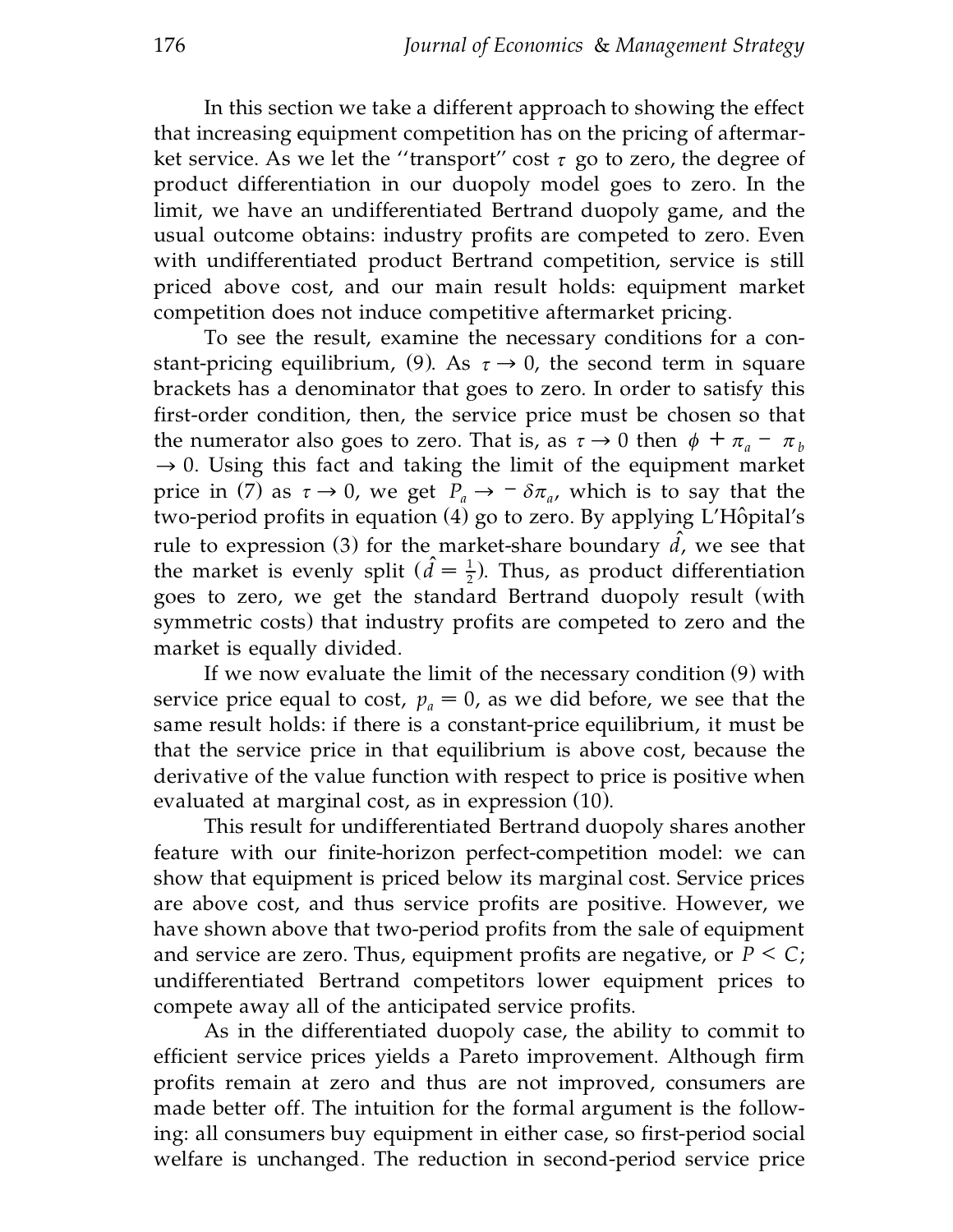reduces deadweight loss from the choice of how much service to purchase, so second-period—and overall—welfare is increased. Firm profits are zero in both cases, so consumers must be better off.

More generally, we can evaluate the role of competition by looking at the conditions for a steady state in this model. Equation  $(9)$ and the equivalent condition for  $p_b$  implicitly define best-response functions that together determine an equilibrium at any point in time. In steady state, however, a third condition must hold,  $d^0 = \hat{d}$ . In this case, the static expectations about service prices that we have assumed for consumers are fulfilled. Imposing this condition on  $(9)$ , again substituting for  $\hat{d}$  from (3), (7), and (8), and then factoring out the  $\hat{d}$  expression gives the steady-state conditions

$$
\frac{\partial V_a}{\partial p_a} = \left[ \frac{1}{2} + \frac{\delta(\phi + \pi_a - \pi_b)}{6\tau(1 + \delta)} \right] \cdot \left[ \pi_a' + \frac{\delta}{1 - \delta} \cdot \frac{2(\phi' + \pi_a')}{3} \right] = 0,
$$
\n(11)

and the equivalent expression for  $p<sub>b</sub>$ . The first factor is the equilibrium market share, so for the equilibrium to exist at an interior solution, the second term must be equal to zero. We can see from this that the degree to which the price of service exceeds the cost of providing service depends only on the shape of the demand curve for service and the degree to which the firm discounts future profits. Notably,  $\tau$  does not appear in the second factor. The extent of substitutability among brands in the equipment market, which determines the severity of competition, does not affect the equilibrium price of the aftermarket product in this model.<sup>24</sup>

This surprising result depends on the assumption that a consumer's strength of preference between brands, *t* , and location on the line is uncorrelated with her demand for the aftermarket product. When this is true, the service price is not a useful policy instrument for maximizing profits as the level of competition changes. The firm sets service price to optimally balance the reputation and lock-in market power incentives. It responds to changes in competition only by adjusting its equipment price. In some situations, however,  $\tau$  may not be independent of the demand for service or the importance of reputation. In those cases, the changes in  $\tau$  can influence the aftermarket price, as we discuss in Section 5. More importantly, this result

<sup>24</sup>. This result is conditional on our current assumption that new equipment is not an economically viable alternative to servicing used equipment. We relax this assumption below.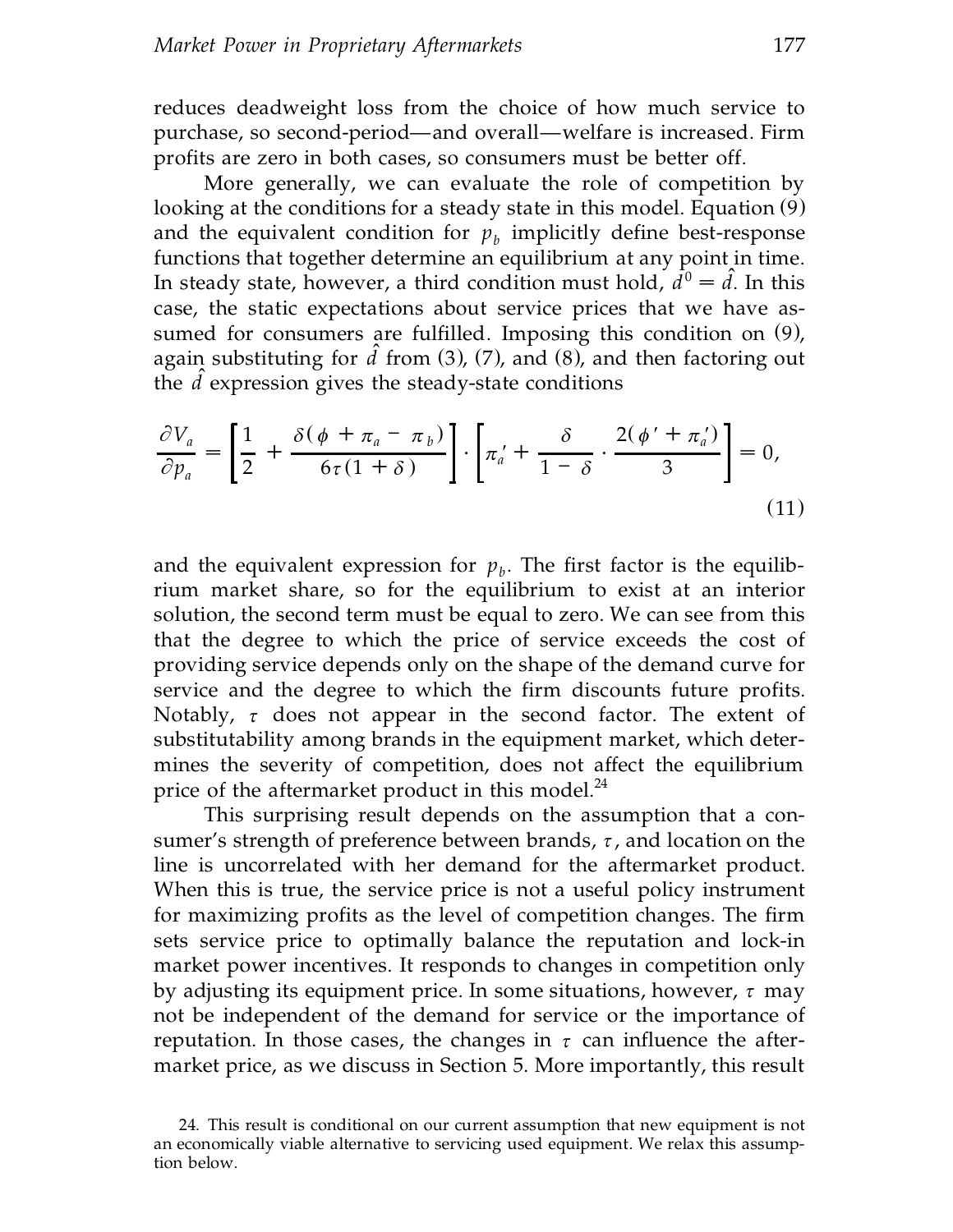will not necessarily hold if consumers consider abandonment of the equipment after one period a realistic alternative, as we will discuss below.

While equation (11) and the equivalent expression for  $p_b$  together characterize the steady state in this market, we have not studied the dynamic path to the steady state. Away from the steady state, the optimum conditions for service prices will not be exactly as shown in  $(11)$ , because there will be a dynamic consideration: a given share of equipment sales this period will affect the optimal service price next period, which will help determine the share of equipment sales next period and thus the optimal service price in two periods, etc. In that process, it appears that  $\tau$  might affect the degree of above-cost pricing of the aftermarket product. Nonetheless, competition will still fail to drive the aftermarket price to marginal cost.

### **3.6 Competition between Service and New Equipment**

We have thus far analyzed the model without recognizing the possibility that consumers might abandon equipment after one period and purchase new equipment rather than servicing the used equipment. Given the structure of the model—in which consumers are homogeneous except for their location on the line and must pay the transportation cost each period regardless of whether they service used equipment or buy new—it is clear that there will be a threshold price of service relative to equipment that would induce *all* of the customers of a firm to abandon their used equipment. This would never be efficient under the assumptions of the model, and a firm would always be better off setting price just below this threshold than inducing equipment abandonment.

Thus, there are two types of equilibria that could occur, depending on whether or not the equipment abandonment constraint is binding. To assure that the consumer services equipment in the second period rather than abandoning it and buying new, the necessary condition is that  $s - \tau d - P_a \leq s - \tau d - h + f(q(p_a)) - p_a q(p_a)$ , or  $P_a > h - f(q(p_a)) + p_a q(p_a)$ . This constraint is more likely to bind if equipment is inexpensive  $(P_a \text{ small})$  relative to the loss in value from using a second-period piece of equipment after optimal servicing  $h - f(q(p_a)) + p_a q(p_a)$ . If equipment is very expensive and used equipment has high value relative to new, then this constraint won't bind and the discussion above will correctly characterize the market.

If the constraint does bind, then new equipment competes with servicing used equipment, which changes the effects of competition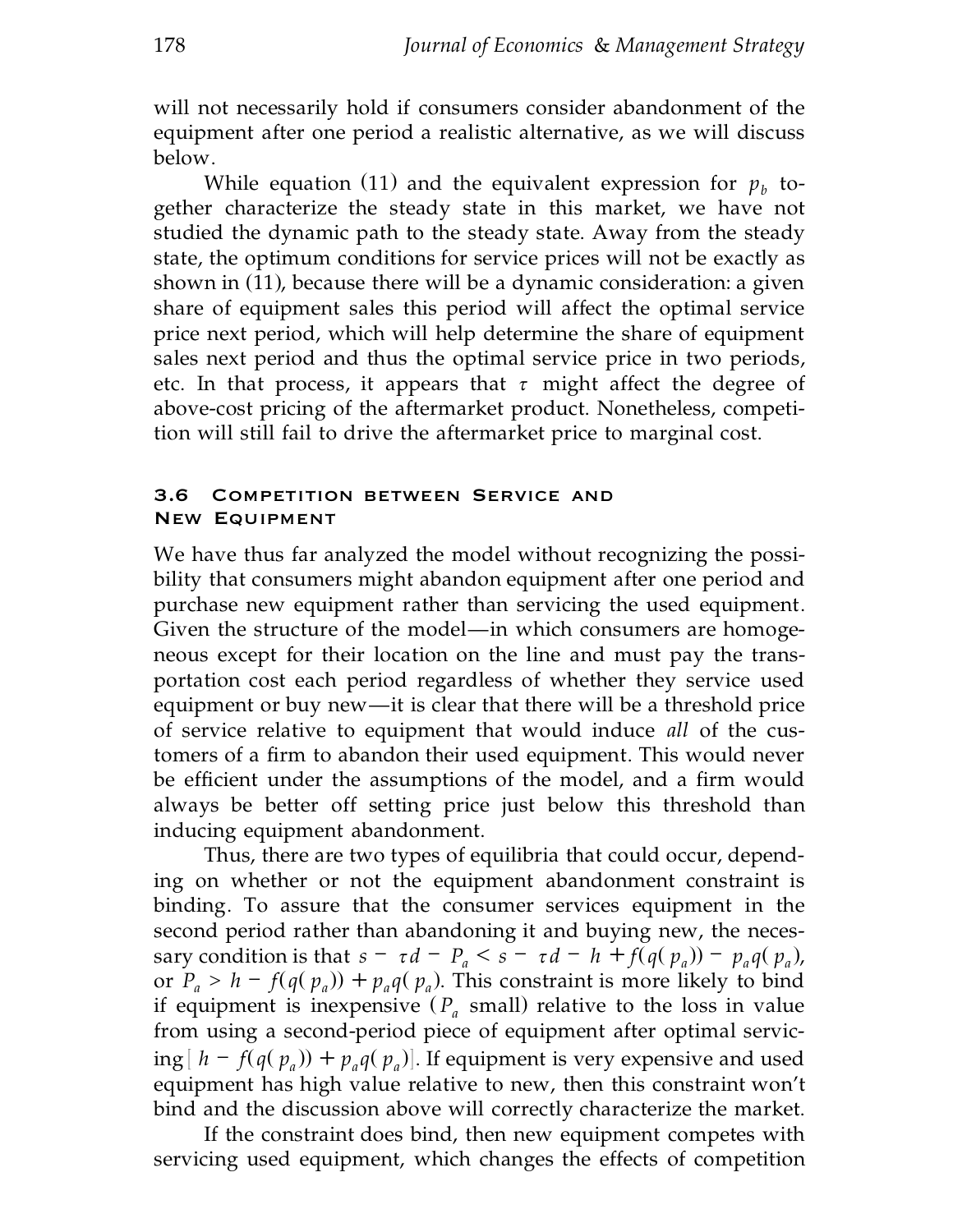among sellers. Given symmetry between firms,  $\phi = 0$  and  $\pi_a = \pi_b$ . Plugging these conditions into the equilibrium equipment price  $(7)$ , we have  $P_a = \tau (1 + \delta) - (\delta/3) \pi_a$ . Then the equipment servicing condition can be rewritten as  $f(q(p_a)) - p_a q(p_a) > h - \tau(1 + \delta) + \tau(1 + \delta)$  $(\delta/3)\pi_a$ . What is noteworthy about this result is that  $\tau$ , the degree of competition between the firms, now matters: as competition increases  $(\tau$  falls), the consumer must be left with more consumer surplus from service to prevent her from abandoning her used equipment. More competition in the equipment market lowers the price in the service market. Nonetheless, so long as it is efficient to service used equipment—i.e., consumers strictly prefer servicing used equipment to buying new each period when both equipment and service are priced at marginal cost—the threat of equipment abandonment can never drive the price of service to its marginal cost, so the firm will still never maximize profits by setting the price of service equal to marginal cost.

One interesting result that follows from this discussion is that we can characterize the effect that durability has on the exercise of aftermarket power. We can interpret  $C - h$  as a measure of "durability.'' As the equipment production cost *C* increases relative to the quality loss as equipment ages, *h*, the option to discard one-period-old equipment becomes less attractive (the opportunity cost of early disposal is greater). Although it is obscured above by our assumption that  $C = 0$ , we can replace *h* with  $h - C$  in the above inequalities, and see that when the new-equipment constraint is binding, an increase in durability (lower  $h - C$ ) makes the constraint less binding, so the firm can charge a higher service price without inducing consumers to scrap used equipment and buy new. Therefore, when new equipment poses a binding constraint on aftermarket pricing, greater durability is associated with higher aftermarket prices.

#### **4. A Monopoly in the Equipment Market**

To complete the analysis, we consider the case of monopoly in the equipment market. For the purpose of comparison, we continue to use a linear spatial model. We assume that the monopolist is located at the endpoint of the characteristic space in order to make the setup most similar to the duopoly setting. 25

<sup>25.</sup> An alternative interpretation is for  $\tau$  to be sufficiently large that the marginal customer for either firm is outside the market of the other firm; there is a gap in the middle of the market where consumers do not buy either product, so each firm is a local monopolist.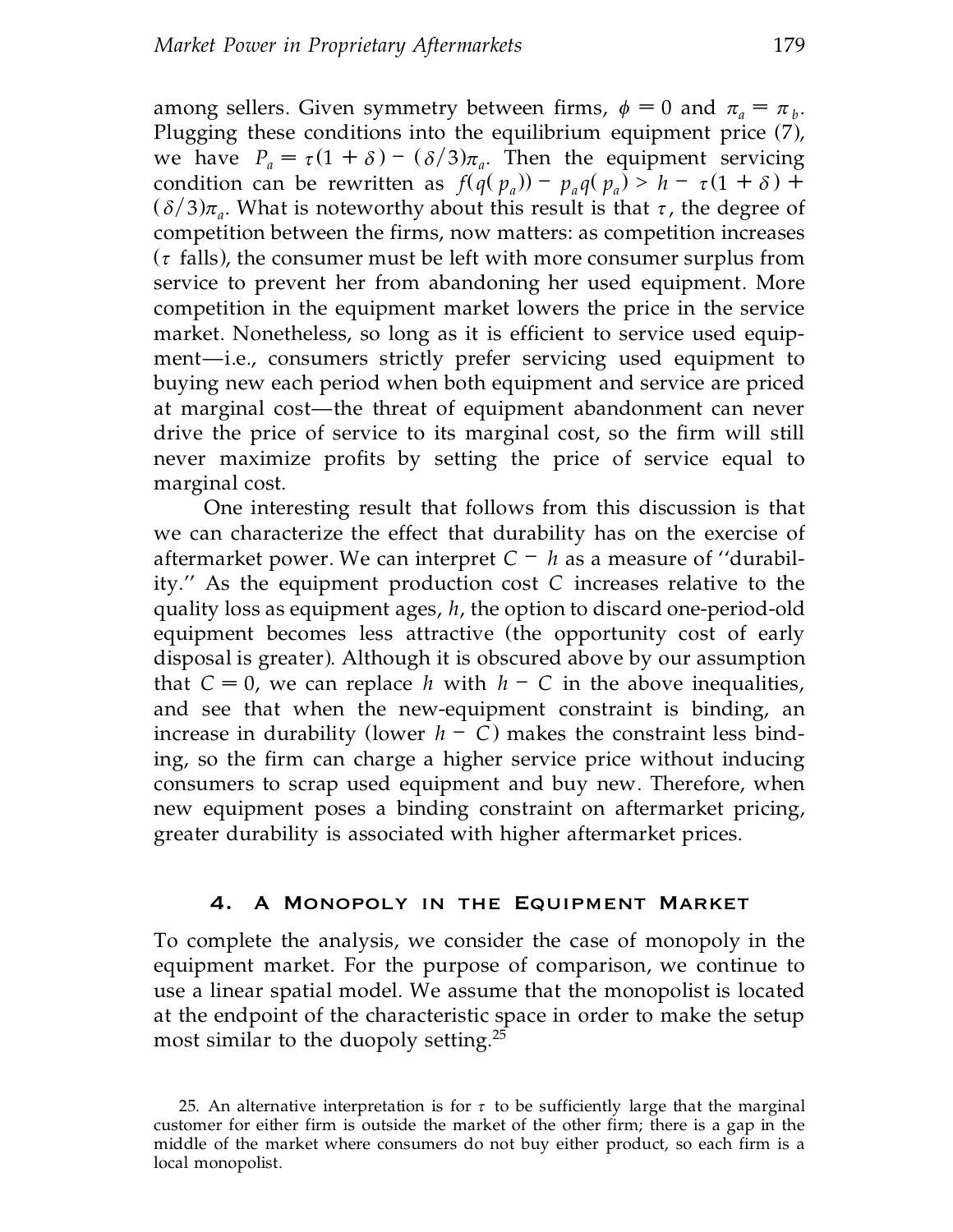A consumer buys equipment, holds it for two periods, and services it the second period if her total net consumer surplus is nonnegative; that is, if

$$
s - \tau d - P_m + \delta[s - \tau d - h + f(q(p_m)) - p_m q(p_m)] \ge 0. \tag{12}
$$

For now we assume that the consumer receives sufficient surplus from servicing period-old equipment that she does not buy new; we will return to this assumption later.

The market boundary of the monopolist,  $\hat{d}_m$ , is determined by the consumer who receives zero surplus:

$$
\hat{d}_m = \frac{1}{\tau (1+\delta)} \{ s - P_m + \delta | s - h + f(q(p_m)) - \pi (p_m) ] \}, \tag{13}
$$

where  $\pi(p_m) = p_m q(p_m)$ , since we continue to assume that production costs are zero. 26

Consider the value function for a monopolist with initial sales of  $d<sub>m</sub><sup>0</sup>$ . We assume that the monopolist's market share will be the same in every subsequent period, and, as before, we restrict ourselves to situations in which the firm chooses to charge the same service price in every period:

$$
V_m = d_m^0 \pi (p_m) + \hat{d}_m [p_m + \delta \pi (p_m)] \frac{1}{1 - \delta}.
$$
 (14)

Substituting for  $\hat{d}_m$  from (13) and taking the derivative with respect to the equipment price yields the first-order condition for the equipment price. Solving for the optimal equipment price as a function of the service price gives

$$
P_m = \frac{1}{2} \{ s + \delta [s - h + f(q(p_m)) - 2\pi (p_m)] \}.
$$
 (15)

26. Depending on gross consumer surplus relative to the transportation cost, the monopolist may or may not serve the entire market. If transport costs are high relative to gross surplus, the monopolist maximizes profits by not serving the entire market; in particular, some consumers opt out of the market if  $s + \delta | s + h + f(q(p_m)) | \leq 2\tau(1 +$ *d* ). If the inequality does not hold, then the monopolist serves the entire market and  $\hat{d}_m = 1$ . We assume that the inequality does hold, so as to most closely parallel the duopoly situation. The result is that the monopolist faces a linear demand curve with duopoly situation. The result is that the monopolist faces a linear demand curve with vertical intercept *s* and slope  $-\tau$ . In this case, both a monopolist and a duopolist face a trade-off in setting the price of service: as price rises above cost, profits on locked-in customers rise but profits on future generations of customers fall because the market share of the firm falls.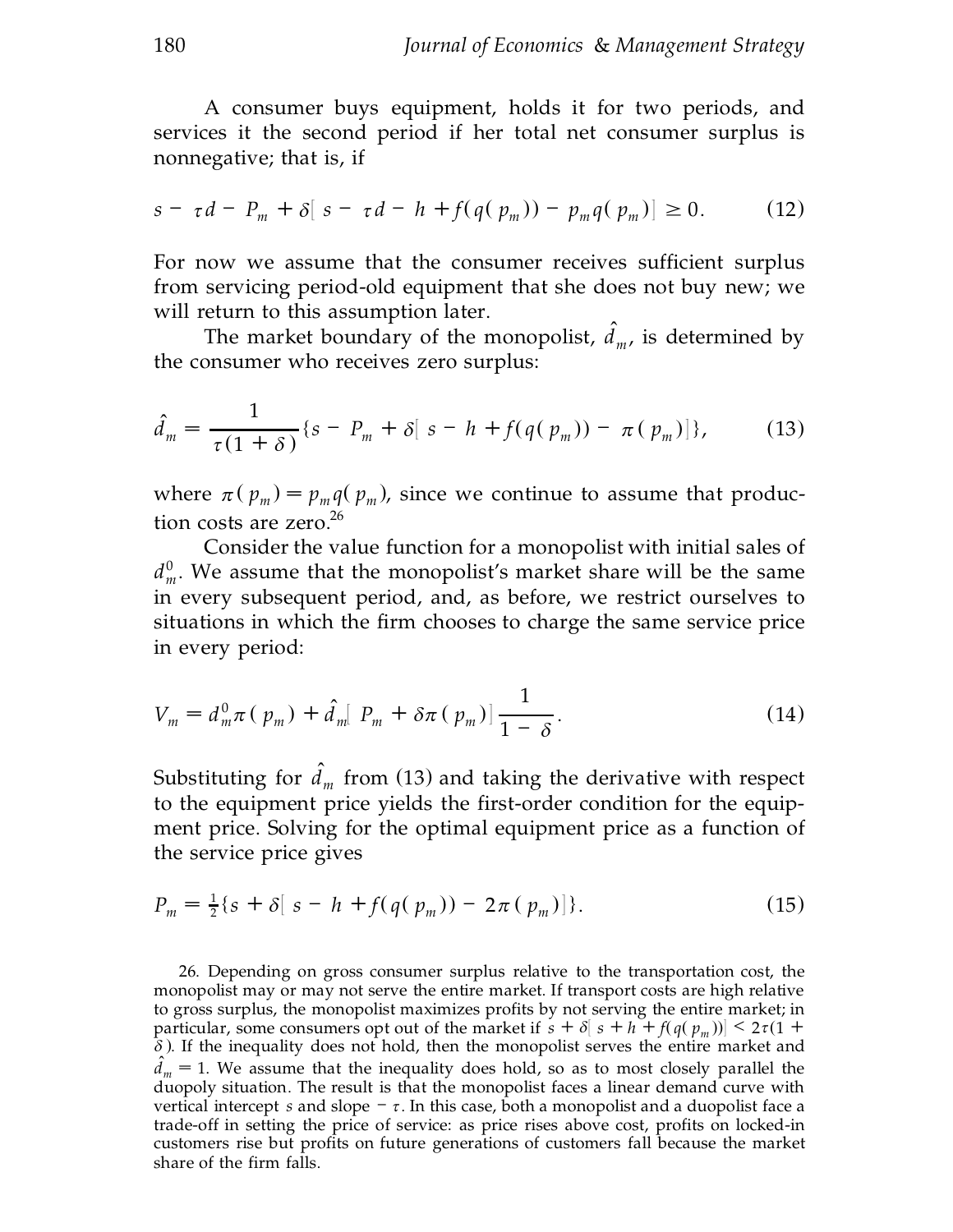Substituting this expression and  $(13)$  in  $(14)$  yields profit as a function of service price only:

$$
V_m = d_m^0 \pi(\, p_m) + \frac{1}{4\tau(1+\delta)} \frac{1}{1-\delta} \{ s + \delta [s-h] + f(q(\, p_m)) \}^2.
$$
\n(16)

Now we can calculate the first-order condition for optimal service pricing. After rearranging and evaluating at the steady state, i.e.,  $d_m^0 = \hat{d}_m$ , we have

$$
\frac{\partial V_m}{\partial p_m} = \hat{d}_m(p_m) \bigg[ \pi'(\,p_m) + \frac{\delta}{1 - \delta} f'(q) q'(\,p_m) \bigg] = 0. \tag{17}
$$

At  $p = c$ , total surplus in the service market is maximized, so marginal surplus, which is  $f'(\cdot)q'(\cdot)$ , is zero. Then the first-order condition becomes

$$
\left. \frac{\partial V_m}{\partial p_m} \right|_{p_m=0} = \hat{d}_m(0) \pi'(0) > 0. \tag{18}
$$

Thus, the monopolist will charge a price higher than the competitive price in the aftermarket. The monopolist would like to commit to charge a competitive service price in all periods, thus maximizing the value of the equipment to the consumer. The monopolist could then extract the surplus through the monopoly equipment price. However, a monopolist that cannot make enforceable commitments will *not* charge marginal cost price in the aftermarket, for the same reason a firm facing competition will not: once the firm has an installed base of consumers, the firm has an incentive to raise the price of service.<sup>27</sup> That is, in any continuation game starting with an installed base, the rational choice is to not charge  $p = c$  in all future periods. Once again, this result is robust to our assumption that service price is constant across periods: any nonconstant price path will necessarily have at least some periods with above-cost pricing.

<sup>27.</sup> In a related model of "open" vs. "closed" systems competition, Kende (1998) shows that when there is demand for variable quantities of equipment, and a taste for aftermarket variety, it will sometimes be in the monopolist's interest to maintain the aftermarket monopoly and extract some of the rents from product differentiation therein, rather than commit to a competitive service market. As in our model, welfare in Kende's system is always higher when the aftermarket is competitive.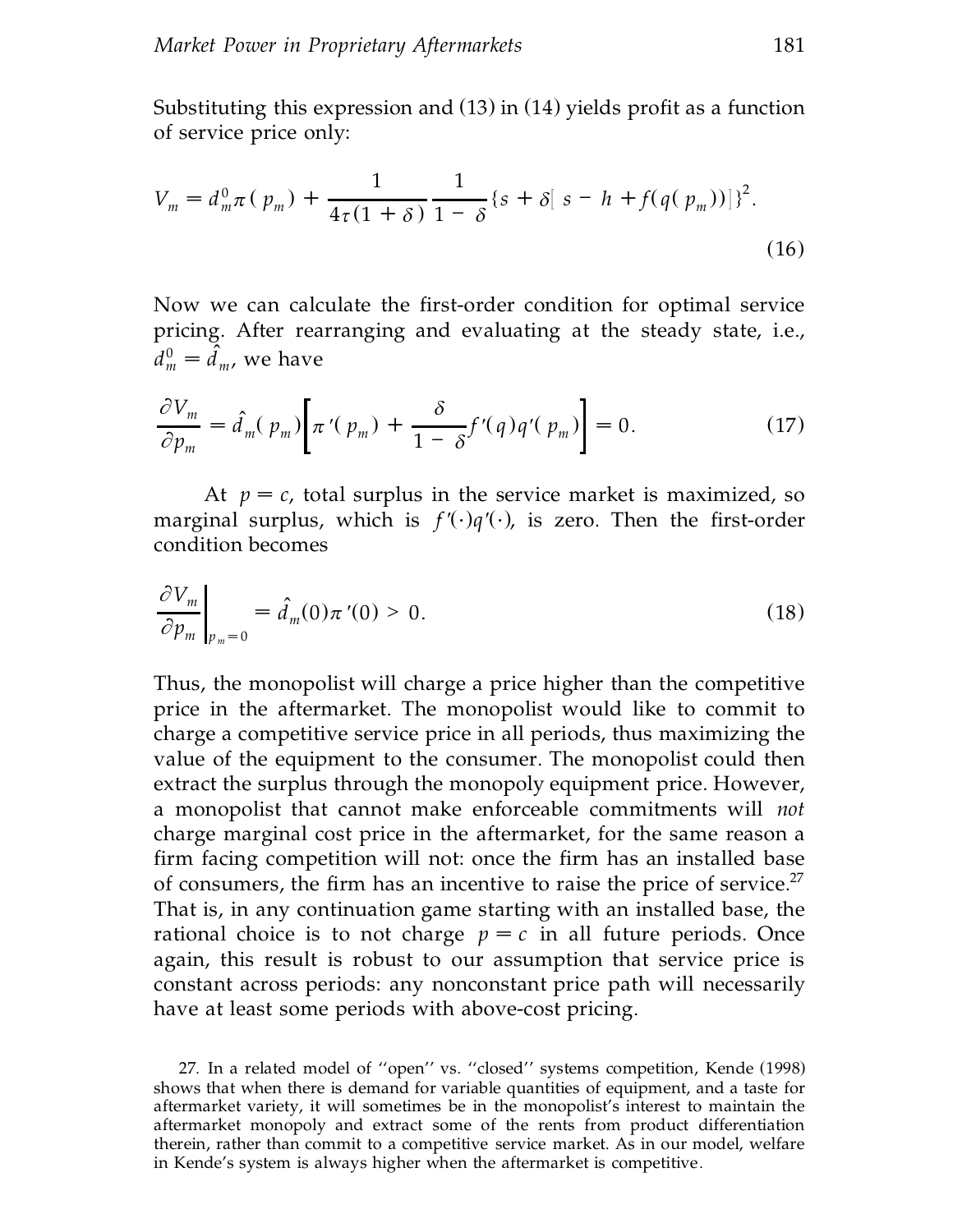Is the departure from competitive aftermarket pricing more severe for a monopolist than it is for duopolists? To address this question, we evaluate the monopolist's first-order condition at the *duopolist*'*s* optimal service price,

$$
\left. \frac{\partial V_m}{\partial p_m} \right|_{p_m = p_a} = \hat{d}_m(p_a) \bigg[ \pi'(\, p_a) + \frac{\delta}{1 - \delta} f'(q) q'(\, p_a) \bigg]. \tag{19}
$$

Using the fact that  $\phi' + \pi' = f(\cdot)q'(\cdot)$ , we can rewrite the duopolist's first-order condition, equation  $(11)$ , as

$$
\frac{\partial V_a}{\partial p_a} = \hat{d}(p_a) \bigg[ \pi'(p_a) + \frac{\delta}{1 - \delta^{\frac{2}{3}} f'(q) q'(p_a) \bigg] = 0. \tag{20}
$$

The first-order conditions for the monopolist and duopolist have exactly the same form except for the coefficient of  $\frac{2}{3}$  multiplying the marginal surplus in the oligopoly expression.

Why does only two-thirds of the marginal effect on consumer surplus enter the expression for the duopolist? Consider the effect of reducing service price: in the monopoly situation, gross consumer surplus from the service-augmented equipment increases. Because the marginal consumer is choosing between purchasing the equipment or not purchasing the equipment, the monopolist can capture, via the equipment price, the entire increase in surplus of the marginal consumer. The alternative available to the margnial customer offers zero surplus, and that alternative is fixed. In contrast, a duopolist is not able to capture the entire increase in consumer surplus to the marginal consumer from a reduction in the service price. Under duopoly, the marginal consumer is choosing between purchasing the equipment from the duopolist and from its competitor. As the duopolist captures more consumers, the marginal consumer it is attempting to capture is closer to the rival firm and receives greater surplus from the rival. Thus, it is increasingly difficult to capture market share as the marginal consumer that the duopolist faces obtains increasing surplus from her alternative purchase.

Since the duopolist's market share is positive  $\left[\hat{d}( p_{a}) \geq 0\right]$ , the factor in brackets in equation  $(20)$  must be equal to zero when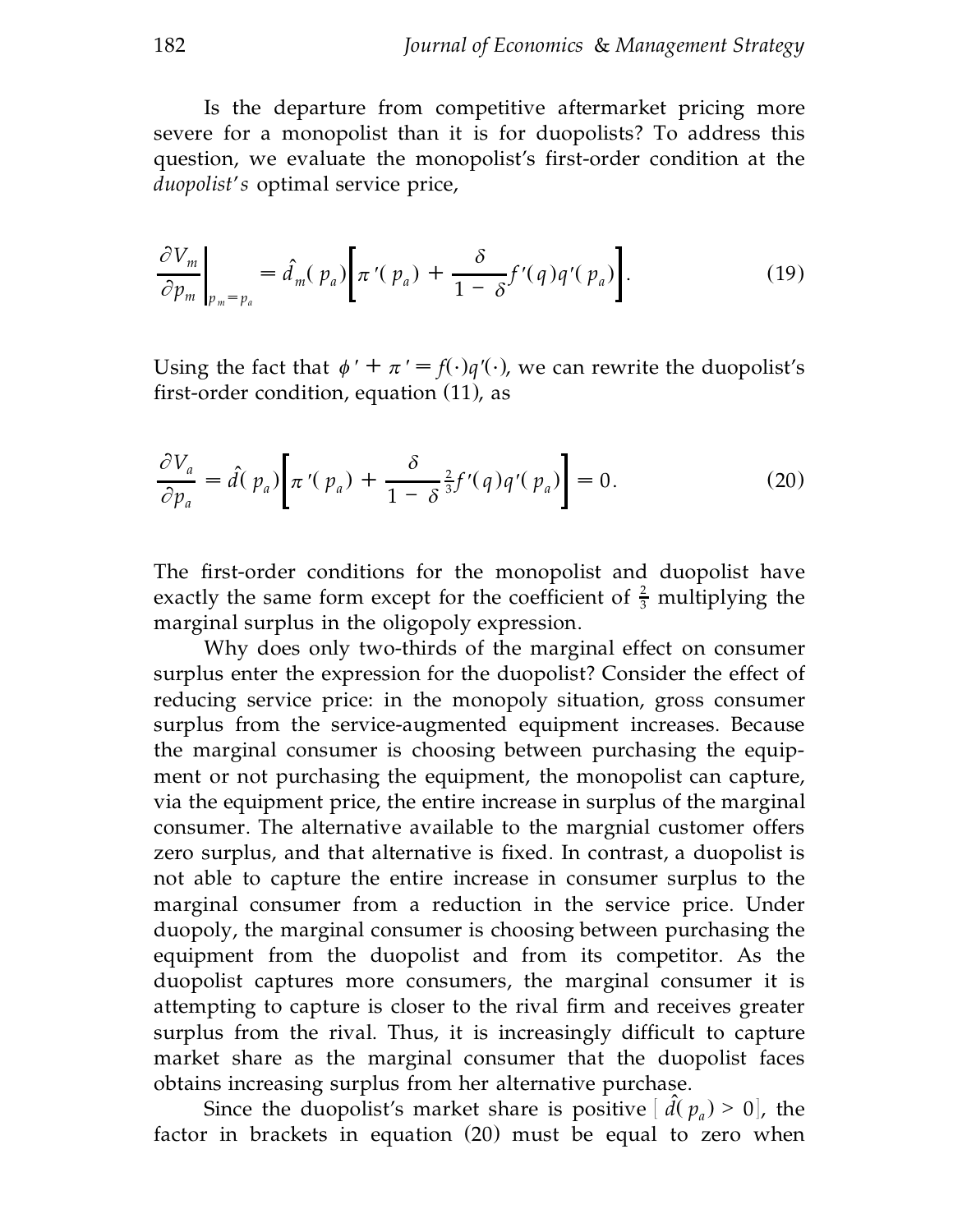evaluated at the duopolist's optimal price. We can use this fact to sign the monopolist's first-order condition evaluated at the duopoly service price. Since  $f'(q)q'(p_q)$  is negative,

$$
\pi'(p_a) + \frac{\delta}{1-\delta}[f'(q)q'(p_a)] < \pi'(p_a) + \frac{\delta}{1-\delta^{\frac{2}{3}}[f'(q)q'(p_a)]} = 0. \tag{21}
$$

That is, evaluated at  $p_a$ , the second term in the monopolist's first-order condition is negative. Then, since  $\hat{d}_m(p_a) > 0$ , we know that the monopolist's first-order condition would be negative if it charged  $p_a$ forever. That means it would make higher profits in a steady state in which it charged a price below the duopolist's optimal service price (assuming concavity of the value function). Thus, while the monopolist will exercise its market power over locked-in customers, in this model it will not do so to the same extent as an imperfectly competitive equipment firm.<sup>28</sup>

Now we discuss what happens if a customer is permitted to consider buying new equipment as an alternative to servicing old equipment. In the second period, a consumer weighs the gain to abandoning the used equipment and buying new against the gain to servicing the used equipment and using it for one more period. The consumer will service used equipment so long as

$$
s - \tau d - P_m \le s - \tau d - h + f(q(p_m)) - p_m q(p_m). \tag{22}
$$

Suppose that at the optimal equipment and service prices derived above, where the firm did not consider that consumers might abandon used equipment to buy new, equation (22) did not hold. Then profits would not be maximized as consumers would never service equipment. The monopolist will set prices in each market such that inequality  $(22)$  just holds, in which case the equipment price will be

<sup>28</sup>. The differing price between monopoly and duopoly may at first seem inconsistent with the claim in the previous section that the aftermarket price is independent of *t* in the model. The *t*-irrelevance result holds so long as there is competition between the firms, i.e., the marginal customer for each firm gets positive consumer surplus from the product of the other firm. There is a chance in equilibrium behavior at the point that  $\tau$  (relative to the gross consumer surplus from consuming the service-augmented equipment) becomes large enough that the firms act as separate monopolists and each consumer buys either from one of the two firms or not at all.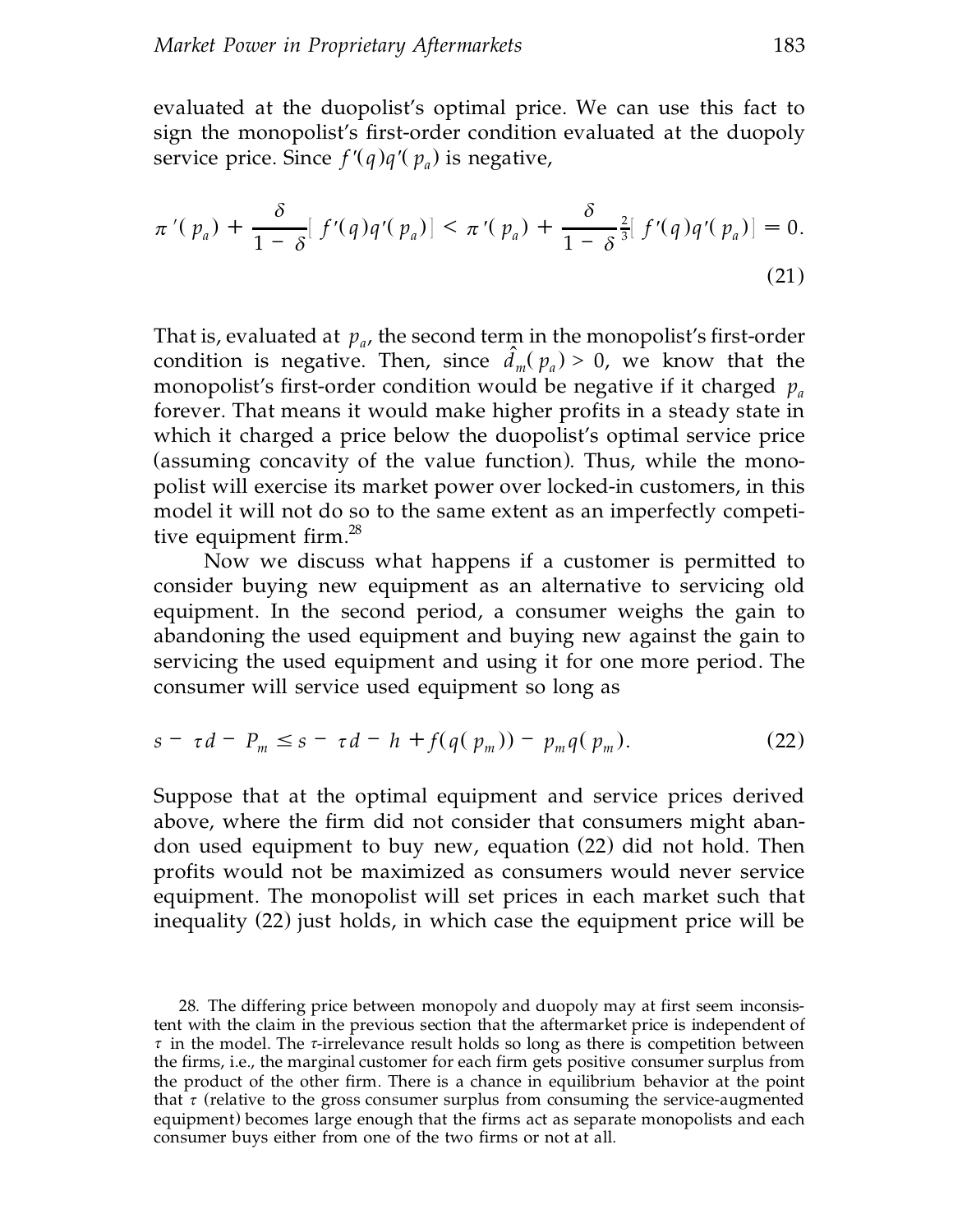given by

$$
P_m = h - f(q(p_m)) + p_m q(p_m). \tag{23}
$$

When buying new equipment is a viable alternative to servicing used equipment, the monopolist in essence has only one degree of freedom. Substituting  $(23)$  into the market boundary condition  $(13)$  and into the value function  $(14)$  leads to a new value function. It can be shown that, when evaluated at the service price implicitly given by  $(17)$ , the new first-order condition would be negative. Thus, when new equipment is viable competition to serviced equipment, the monopolist reduces the price of service and the price of equipment.<sup>29</sup> Our main result continues to hold: if the monopolist charges a constant service price, that price will be higher than marginal cost.

#### **5. Conclusion**

Recent antitrust investigations of pricing and practices in aftermarkets have hinged on whether firms in reasonably competitive equipment markets could have an incentive to exercise market power in the associated aftermarkets. We have shown that, regardless of the structure of the equipment market, a firm that has market power over sales in its associated aftermarkets will exercise that power at least to some extent, pricing aftermarket goods and services above their competitive levels. The trade-off between establishing a low-aftermarket-price reputation and extracting profits from locked-in customers will always result in elevation of price above the competitive level. This price elevation is likely to be greater when either high discount rates or a declining market lowers the value of establishing a low-price reputation. Competition in the equipment market is more likely to discipline aftermarket prices when purchasing new equipment is a more viable alternative to servicing old equipment. Intuitively, this latter constraint is more binding when equipment is less

<sup>29</sup>. The latter can be seen as follows: First, denote the equipment and service prices that do not violate inequality (22) by  $P'_m$  and  $p'_m$ . Because equation (22) is violated at  $p'_m$ . the equipment and service prices characterized by  $(15)$  and  $(17)$ , we know that  $P_m > h^{-1} f(q ( p_m) ) + \pi ( p_m)$ . For the reasons given in the text, we know that the service price that does not violate (22),  $p'_m$ , is less than the  $p_m$ . Therefore  $f(q(p_m))$  <  $f(q ( p'_m))$  and  $\pi ( p_m) > \pi ( p'_m)$ . Combining the above facts, we have  $P_m > h - f(q ( p_m))$  $+(\pi ( p_m) > h - f(q(p'_m)) + \pi ( p'_m) = P'_m.$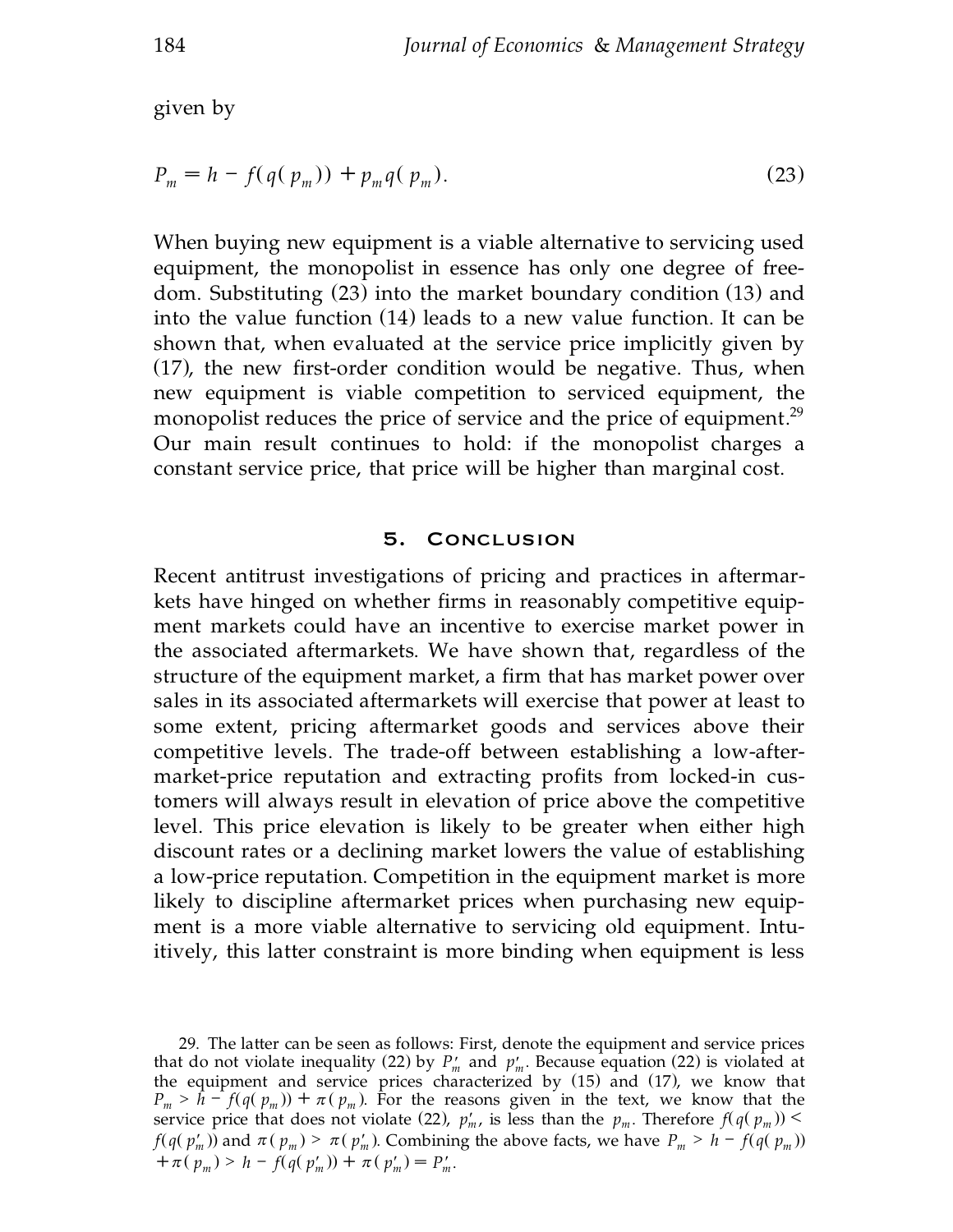durable—that is, when the net social surplus of servicing and reusing relative to producing a new unit of equipment is smaller.

The models we explore predict that it is only the *inability to commit* that leads to supracompetitive aftermarket pricing. It is easy to see why a perfect contractual commitment will typically be infeasible: the service life for durable equipment is often a decade or more, there are many unverifiable dimensions of service quality, and cost changes are difficult to verify. $^{30}$ 

Beyond the incentive to raise aftermarket prices through an exercise of market power, however, there are other reasons that a manufacturer might want to keep its aftermarkets closed. Those range from quite defensible on public policy and antitrust grounds to rather suspect.

Shared liability—also known as the *finger*-*pointing* problem—is perhaps the most defensible basis for excluding competitors from aftermarkets in those cases where it is supported by the evidence. If an outside vendor services the equipment or provides spare parts and the equipment then malfunctions, the equipment manufacturer might be falsely blamed for equipment failure that is actually due to low-quality workmanship or parts from the outside vendor. The viability of this defense depends directly on the inability of the equipment manufacturers, consumers, or courts to sort out the correct cause of the equipment malfunction.<sup>31</sup>

Only slightly more controversial is the well-known ''metering'' explanation, charging high markups on the aftermarket product if consumption of that product is correlated with the surplus the consumer gets from the equipment. Oi  $(1971)$  and others have demonstrated that such pricing can raise profits in comparison with a marginal-cost aftermarket price if consumers are heterogeneous. Such markups on the aftermarket product can be maintained, however, only if competitors are not allowed to enter the aftermarket. $32$ 

32. This is the standard explanation for IBM's insistence in the 1950s that consumers of its data-processing machines use only punch cards purchased from IBM.

<sup>30</sup>. We discuss problems with contractual commitments more fully in Borenstein et al. (1995). An indirect approach to committing to downstream competitive pricing has been explored in the *second-sourcing* literature; see, e.g., Shepard (1987) and Riordan and Sappington (1989). Kende (1995) has extended this literature by modeling the demand for variety in the aftermarket products.

<sup>31</sup>. The Supreme Court affirmed this argument in the *Jerrold* case, but the special factual circumstances of *Jerrold* have rarely been found in subsequent cases ( *Jerrold Electronics Corp*. v. *United States*, 365 U.S. 567).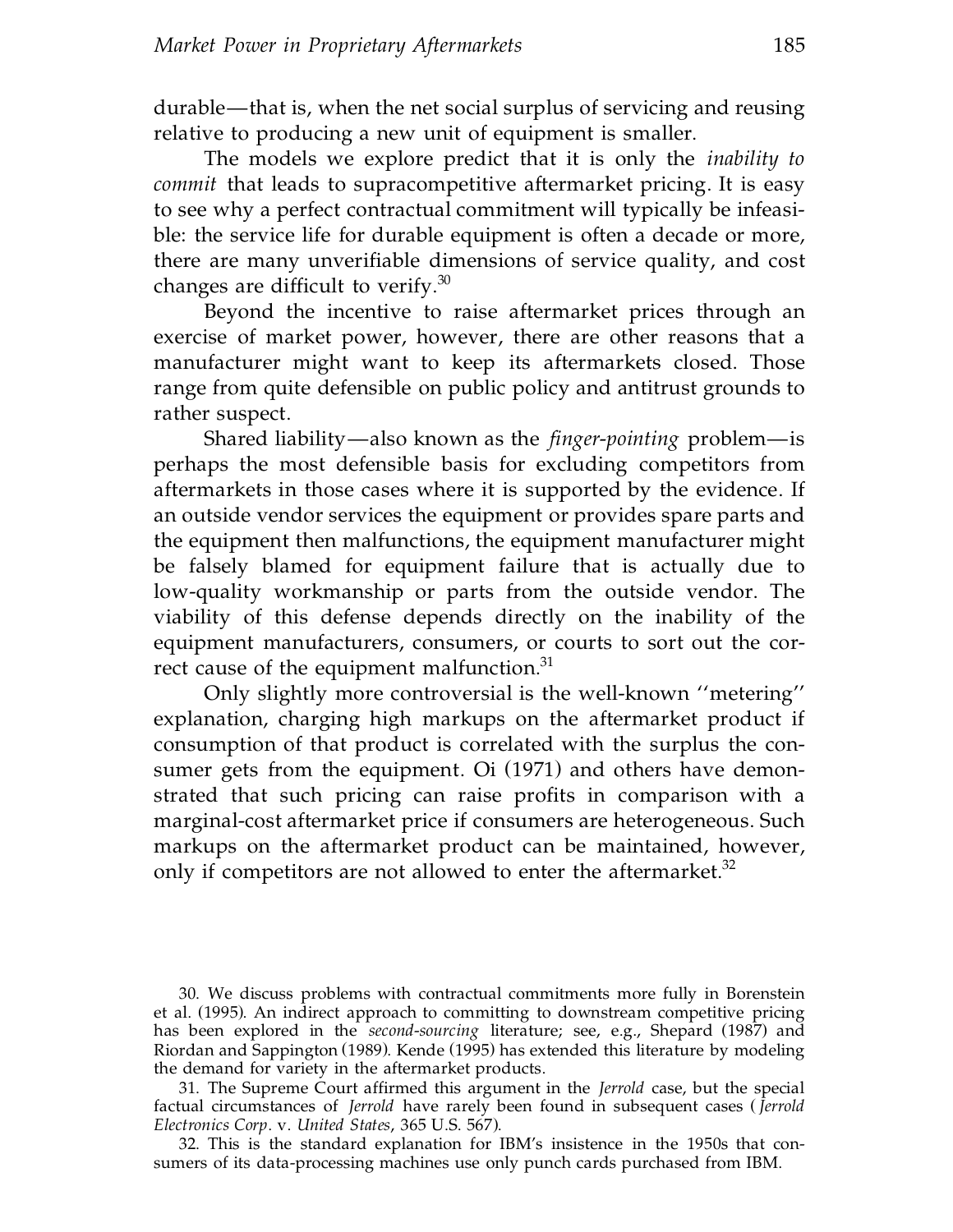In our simple model of imperfect competition there is no role for metering or price discrimination through above-cost aftermarket prices. This is due to the assumption that gross consumer surplus and the cost of switching equipment brands—which is determined by the parameter  $\tau$  and the location of the consumer along the line—are uncorrelated with the intensity of use. These assumptions, however, often are not realistic.<sup>33</sup> Higher-intensity users may derive greater surplus from the machine and have larger costs of switching to another brand. When usage is correlated with surplus derived and/or another brand. When usage is correlated with surplus derived and/or<br>the cost of switching between brands, metering *can* be used for price discrimination. <sup>34</sup> Of course, as usual, price discrimination has ambiguous social welfare consequences.<sup>35</sup>

There are other motivations for excluding aftermarket competition that may be less benign. An equipment firm with market power may want to exclude competition in the aftermarket in order to restrict competition in the *equipment* market, as such restrictions may reduce the threat of competition from used machines. The tying of complementary products to implement primary-market foreclosure has been studied by Whinston (1990) and by Carlton and Waldman (1998). Many manufacturers charge high initial fees or outright refuse to provide service contracts on used equipment purchased from an independent broker. <sup>36</sup> If the manufacturer is also the service monopolist, this strategy may effectively foreclose an independent market for used equipment. By reducing the supply of used equipment, the firm prevents the erosion of equipment market power.

Very closely related, manufacturers may want to monopolize an aftermarket in order to induce consumers to purchase new equipment or new models *earlier* than they otherwise would, effectively reducing the economic durability of the equipment. For example, a

33. For an example of product differentiation that is correlated with intensity of use, consider the three sellers of high-volume copiers in the early years of that market: Kodak, Xerox and IBM. IBM specialized in copiers for the lower end of the high-volume market (50,000-100,000 copies per month). Kodak specialized in copiers for 100,000–500,000 copies per month. Xerox specialized in very-high-volume copiers  $(300,000-1,000,00$  copies per month).

34. Indeed, almost all high-volume copier service contracts have a base charge and a per-copy ("click") charge. Clearly, service costs tend to vary with usage, but the click charge may be used for metering as well.

35. See Chen and Ross (1993) for a model in which firms with equipment market power use the aftermarket to implement price discrimination. Emch  $(1999)$  tests the metering theory and our theory, which he calls ''opportunism,'' in the printer toner and printer memory markets. He finds some support for the opportunism theory.

36. This was one of the allegations in the *Kodak* case, for example.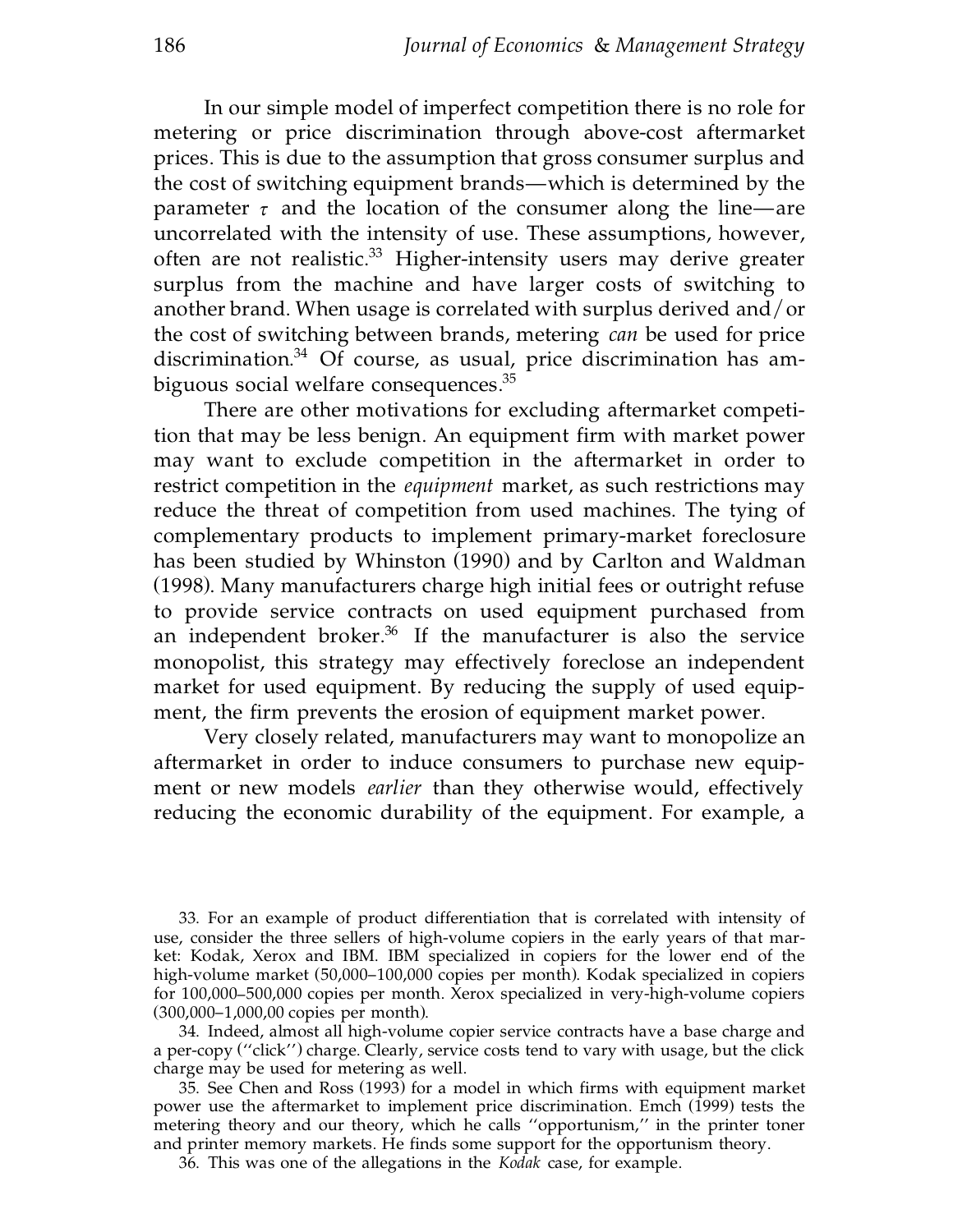firm may be able to force consumers to move to the newest model of equipment by no longer servicing old models of equipment. This effect will not obtain if service is available from other vendors.<sup>37</sup>

Finally, exclusion of aftermarket competition may be motivated by the desire to influence the flow of information to customers. This is known in the industry as *account control*: regular visits from the manufacturer's field technicians can be used to influence future equipment upgrade and expansion decisions. Service provision by an independent technician may provide the customer with a low-cost source of independent information on the advantages of alternative brands for future purchases.

All of these reasons for exclusion of aftermarket rivals have been supported by evidence in various cases over the last decade. Some may be harmful to consumers, while others may be procompetitive. Nonetheless, we have shown that once competition in the aftermarket is excluded, a profit-maximizing firm will not maintain competitive prices in the aftermarket, regardless of the degree of competition in the equipment market.

#### **References**

- Beggs, A. and P. Klemperer, 1992, ''Multi-Period Competition with Switching Costs,'' *Econometrica*, 60(3), 651-666.
- Borenstein, S., J.K. MacKie-Mason, and J.S. Netz, 1995, ''Antitrust Policy in Aftermarkets," Antitrust Law Journal, 63(2), 455-482.
- Carlton, D.W. and M. Waldman, 1998, ''The Strategic Use of Tying to Preserve and Create Market Power in Evolving Industries,'' NBER Working Paper 6831, Cambridge, MA, December.
- Chen, Z. and T. Ross, 1993, ''Refusals to Deal, Price Discrimination, and Independent Service Organizations," Journal of Economics & Management Strategy, 2(4), 593-614.
- —— and ——, 1999, ''Refusals to Deal and Orders to Supply in Competitive Markets,'' International Journal of Industrial Organization, 17(3), 399-417.
- Emch, E., 1999, ''Pricing in Durable Goods Aftermarkets: Theory and Evidence,'' Ph.D. Dissertation, University of California at Berkeley.
- Farrell, J. and C. Shapiro, 1987, ''Dynamic Competition with Switching Costs,'' *Rand Journal of Economics*, 19(1), 123-137.
- Kende, M., 1998, ''Profitability under an Open versus a Closed System,'' *Journal of Economics and Management Strategy, 7(2), 307-326.*
- Klein, B. and K.B. Leffler, 1981, ''The Role of Market Forces in Assuring Contractual Performance," *Journal of Political Economy*, 89(4), 615-641.
- Klemperer, P., 1987, ''The Competitiveness of Markets with Switching Costs,'' *Rand Journal of Economics*, 18(1), 138-150.

37. For example, manufacturers often raise parts prices on older equipment to induce upward migration.